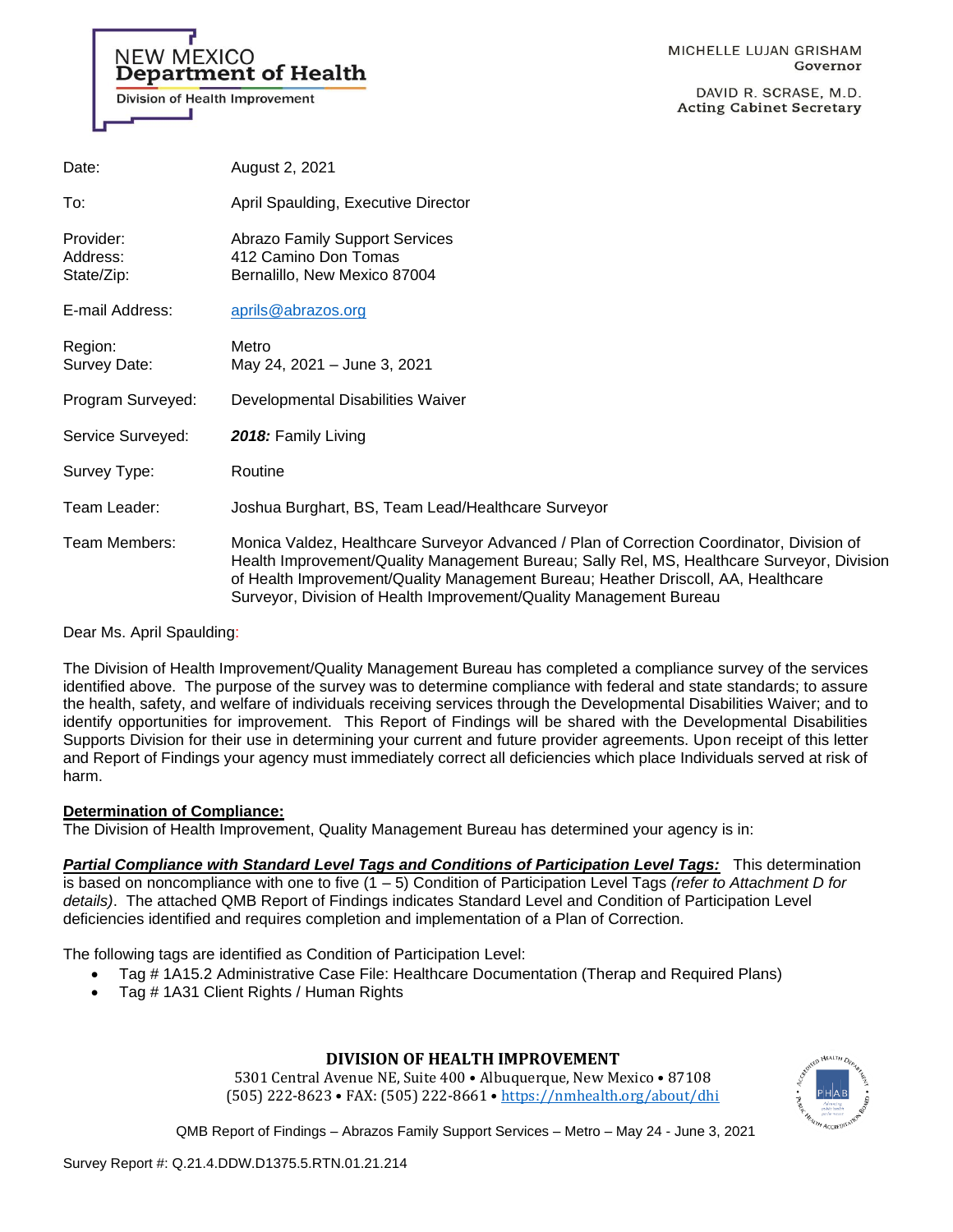The following tags are identified as Standard Level:

• Tag # 1A32.1 Administrative Case File: Individual Service Plan Implementation *(Not Completed at Frequency)*

### **Plan of Correction:**

The attached Report of Findings identifies the deficiencies found during your agency's on-site compliance review. You are required to complete and implement a Plan of Correction. Your agency has a total of 45 business days (10 business days to submit your POC for approval and 35 days to implement your *approved* Plan of Correction) from the receipt of this letter.

You were provided information during the exit meeting portion of your on-site survey. Please refer to this information (Attachment A) for specific instruction on completing your Plan of Correction. At a minimum your Plan of Correction should address the following for each Tag cited:

#### **Corrective Action for Current Citation**:

• How is the deficiency going to be corrected? (i.e. obtained documents, retrain staff, individuals and/or staff no longer in service, void/adjusts completed, etc.) This can be specific to each deficiency cited or if possible an overall correction, i.e. all documents will be requested and filed as appropriate.

#### **On-going Quality Assurance/Quality Improvement Processes:**

- What is going to be done on an ongoing basis? (i.e. file reviews, etc.)
- How many individuals is this going to effect? (i.e. percentage of individuals reviewed, number of files reviewed, etc.)
- How often will this be completed? (i.e. weekly, monthly, quarterly, etc.)
- Who is responsible? (responsible position within your agency)
- What steps will be taken if issues are found? (i.e. retraining, requesting documents, filing RORA, etc.)
- How is this integrated in your agency's QIS, QI Committee reviews and annual report?

#### **Submission of your Plan of Correction:**

Please submit your agency's Plan of Correction in the available space on the two right-hand columns of the Report of Findings. *(See attachment "A" for additional guidance in completing the Plan of Correction)*.

Within 10 business days of receipt of this letter your agency Plan of Correction must be submitted to the parties below:

- **1. Quality Management Bureau, Attention: Monica Valdez, Plan of Correction Coordinator in any of the following ways:**
	- a. Electronically at [MonicaE.Valdez@state.nm.us](mailto:MonicaE.Valdez@state.nm.us) *(preferred method)*
	- b. Fax to 505-222-8661, or
	- c. Mail to POC Coordinator, 5301 Central Ave NE Suite 400, Albuquerque, New Mexico 87108

#### **2. Developmental Disabilities Supports Division Regional Office for region of service surveyed**

Upon notification from QMB that your *Plan of Correction has been approved*, you must implement all remedies and corrective actions to come into compliance. If your Plan of Correction is denied, you must resubmit a revised plan as soon as possible for approval, as your POC approval and all remedies must be completed within 45 business days of the receipt of this letter.

Failure to submit your POC within the allotted 10 business days or complete and implement your Plan of Correction within the total 45 business days allowed may result in the imposition of a \$200 per day Civil Monetary Penalty until it is received, completed and/or implemented.

#### **Billing Deficiencies:**

If you have deficiencies noted in this report of findings under the *Service Domain: Medicaid Billing/Reimbursement*, you must complete a "Void/Adjust" claim or remit the identified overpayment via a check within 30 calendar days of the date of this letter to HSD/OIG/PIU, *though this is not the preferred method of payment*. If you choose to pay via check, please include a copy of this letter with the payment. Make the check payable to the New Mexico Human Services Department and mail to:

#### Attention: *Lisa Medina-Lujan*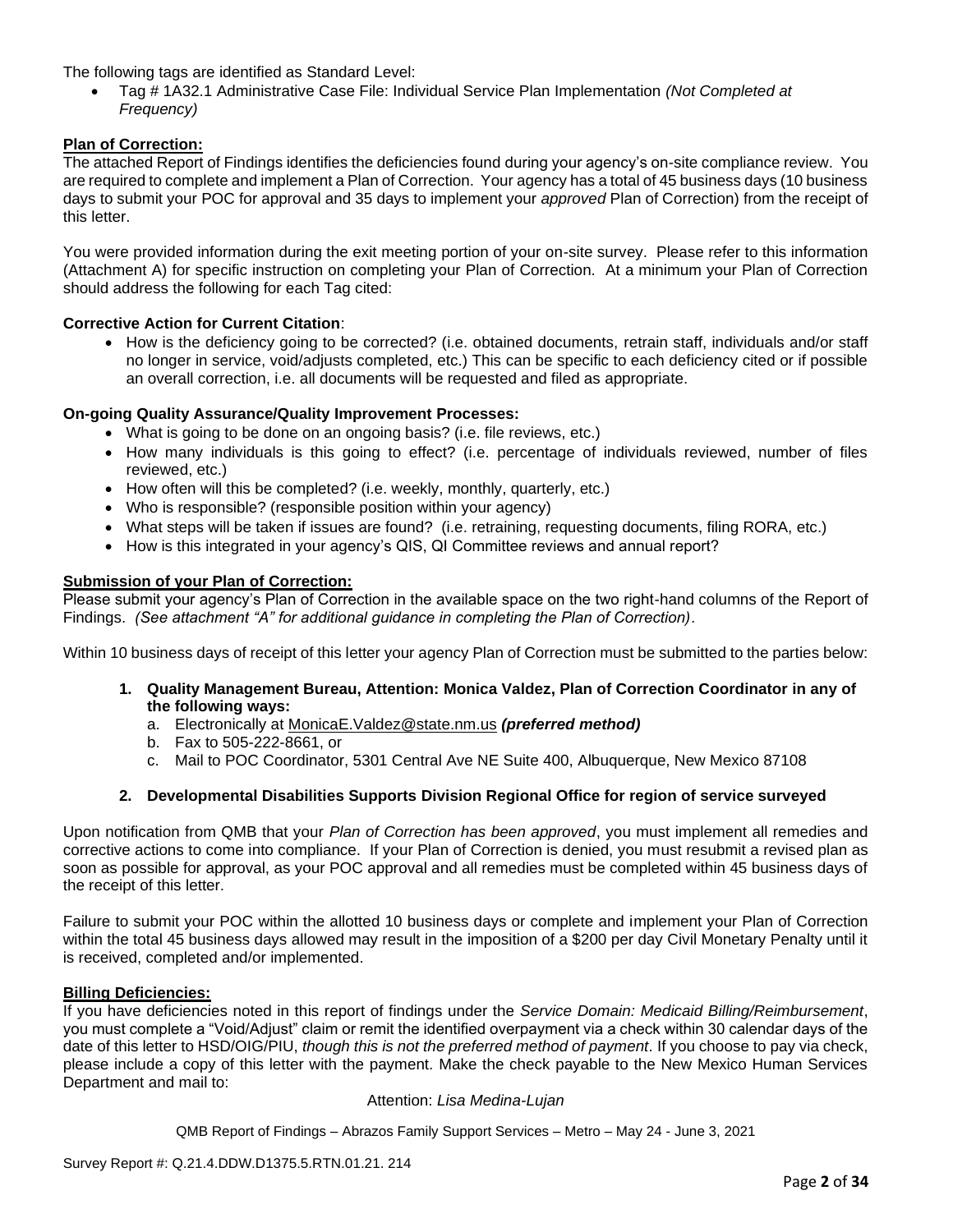#### HSD/OIG/Program Integrity Unit 1474 Rodeo Road Santa Fe, New Mexico 87505

If you have questions and would like to speak with someone at HSD/OIG/PIU, please contact:

#### *Lisa Medina-Lujan [\(Lisa.medina-lujan@state.nm.us\)](mailto:Lisa.medina-lujan@state.nm.us)*

Please be advised that there is a one-week lag period for applying payments received by check to Void/Adjust claims. During this lag period, your other claim payments may be applied to the amount you owe even though you have sent a refund, reducing your payment amount. For this reason, we recommend that you allow the system to recover the overpayment instead of sending in a check.

#### **Request for Informal Reconsideration of Findings (IRF):**

If you disagree with a finding of deficient practice, you have 10 business days upon receipt of this notice to request an IRF. Submit your request for an IRF in writing to:

> ATTN: QMB Bureau Chief Request for Informal Reconsideration of Findings 5301 Central Ave NE Suite #400 Albuquerque, NM 87108 Attention: IRF request/QMB

See Attachment "C" for additional guidance in completing the request for Informal Reconsideration of Findings. The request for an IRF will not delay the implementation of your Plan of Correction which must be completed within 45 total business days (10 business days to submit your POC for approval and 35 days to implement your *approved* Plan of Correction). Providers may not appeal the nature or interpretation of the standard or regulation, the team composition or sampling methodology. If the IRF approves the modification or removal of a finding, you will be advised of any changes.

Please contact the Plan of Correction Coordinator, Monica Valdez at 505-273-1930 or email at: [MonicaE.Valdez@state.nm.us](mailto:MonicaE.Valdez@state.nm.us) if you have questions about the Report of Findings or Plan of Correction. Thank you for your cooperation and for the work you perform.

Sincerely,

Joshua Burghart, BS

Joshua Burghart, BS Team Lead/Healthcare Surveyor Division of Health Improvement Quality Management Bureau

#### **Survey Process Employed:**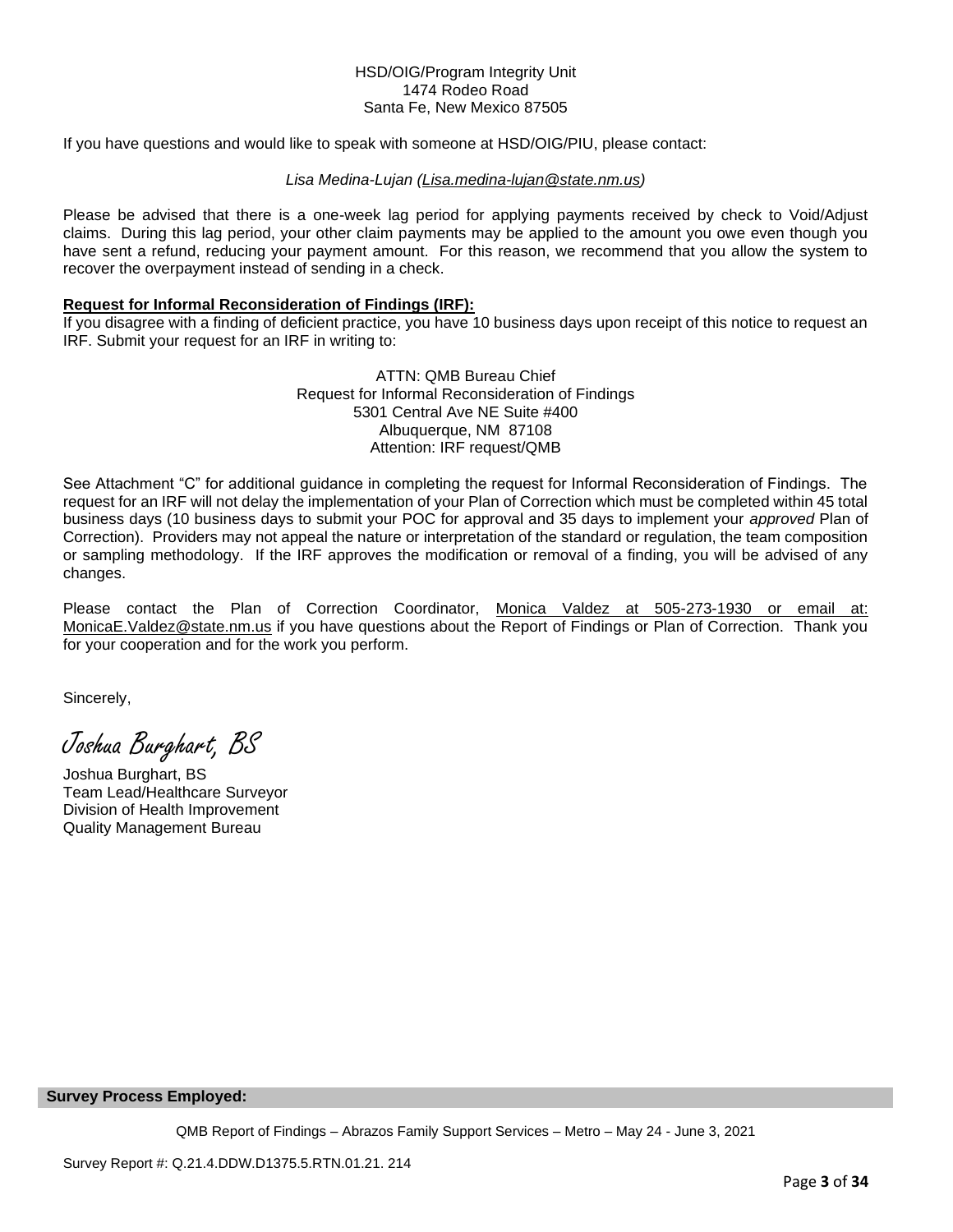Administrative Review Start Date: May 24, 2021

On-site Entrance Conference Date: May 24, 2021

Contact: **Abrazos Family Support Services** Erika Aceto-Tode, Program Manager

**DOH/DHI/QMB**

Joshua Burghart, BS, Team Lead/Healthcare Surveyor

# Present: **Abrazos Family Support Services**

April Spaulding, Executive Director Erika Aceto-Tode, Program Manager

**DOH/DHI/QMB** Joshua Burghart, BS, Team Lead/Healthcare Surveyor Monica Valdez, Healthcare Surveyor Advanced/Plan of Correction **Coordinator** Sally Rel, MS, Healthcare Surveyor

Heather Driscoll, AA, Healthcare Surveyor

Exit Conference Date: June 3, 2021

# Present: **Abrazos Family Support Services**

April Spaulding, Executive Director Erika Aceto-Tode, Program Manager

# **DOH/DHI/QMB**

Joshua Burghart, BS, Team Lead/Healthcare Surveyor Wolf Krusemark, BFA, Healthcare Surveyor Supervisor Monica Valdez, Healthcare Surveyor Advanced/Plan of Correction **Coordinator** Sally Rel, MS, Healthcare Surveyor Heather Driscoll, AA, Healthcare Surveyor

**DDSD - Metro Regional Office** 

4 - Family Living

Anthony Fragua, Social and Community Service Coordinator

Administrative Locations Visited: 0 (Note: No administrative visits conducted due to COVID- 19 Public Health Emergency.)

Total Sample Size: 4

Total Homes Observed by Video 4 *(Note: No home visits conducted due to COVID- 19 Public Health Emergency, however, Video Observations were conducted)*

0 - *Jackson* Class Members 4 - Non-*Jackson* Class Members

❖ Family Living Observed by Video 4 *(Note: No home visits conducted due to COVID- 19 Public Health Emergency, however, Video Observations were conducted).*

#### Persons Served Records Reviewed 4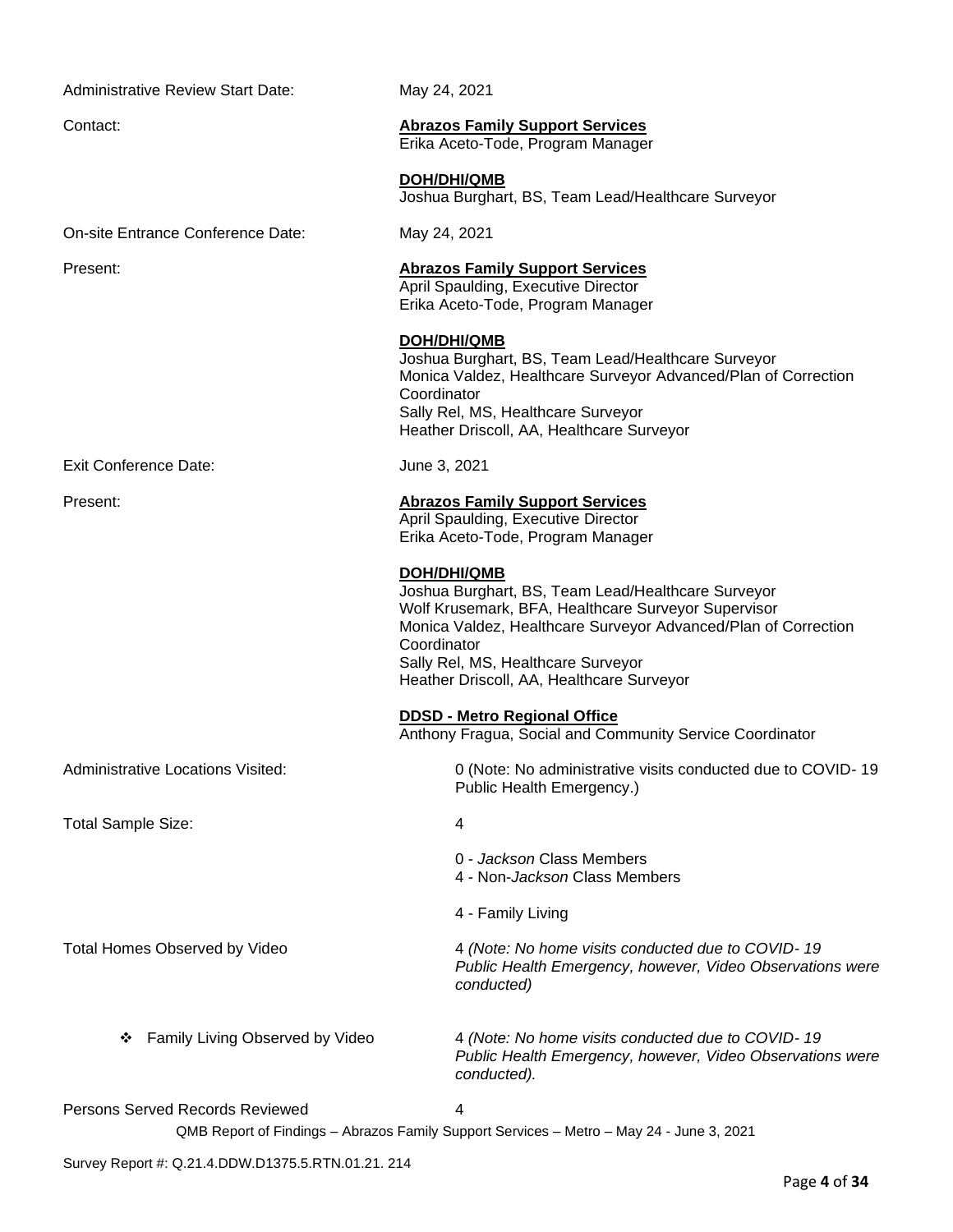| Persons Served Interviewed                                   | 4 (Note: Interviews conducted by video / phone due to COVID-<br>19 Public Health Emergency) |
|--------------------------------------------------------------|---------------------------------------------------------------------------------------------|
| Direct Support Personnel Records Reviewed                    | 4                                                                                           |
| Direct Support Personnel Interviewed                         | 4 (Note: Interviews conducted by video / phone due to COVID-<br>19 Public Health Emergency) |
| Substitute Care/Respite Personnel<br><b>Records Reviewed</b> | 4                                                                                           |
| Service Coordinator Records Reviewed                         |                                                                                             |
| Nurse Interview                                              |                                                                                             |

Administrative Processes and Records Reviewed:

- Medicaid Billing/Reimbursement Records for all Services Provided
- Accreditation Records
- Oversight of Individual Funds
- Individual Medical and Program Case Files, including, but not limited to:
	- <sup>o</sup>Individual Service Plans
	- **Progress on Identified Outcomes**
	- **<sup>o</sup>Healthcare Plans**
	- Medication Administration Records
	- Medical Emergency Response Plans
	- **Therapy Evaluations and Plans**
	- Healthcare Documentation Regarding Appointments and Required Follow-Up Other Required Health Information
- Internal Incident Management Reports and System Process / General Events Reports
- Personnel Files, including nursing and subcontracted staff
- Staff Training Records, Including Competency Interviews with Staff
- Agency Policy and Procedure Manual
- Caregiver Criminal History Screening Records
- Consolidated Online Registry/Employee Abuse Registry
- Human Rights Committee Notes and Meeting Minutes
- Evacuation Drills of Residences and Service Locations
- Quality Assurance / Improvement Plan
- 
- CC: Distribution List: DOH Division of Health Improvement
	- DOH Developmental Disabilities Supports Division
	- DOH Office of Internal Audit

HSD - Medical Assistance Division

NM Attorney General's Office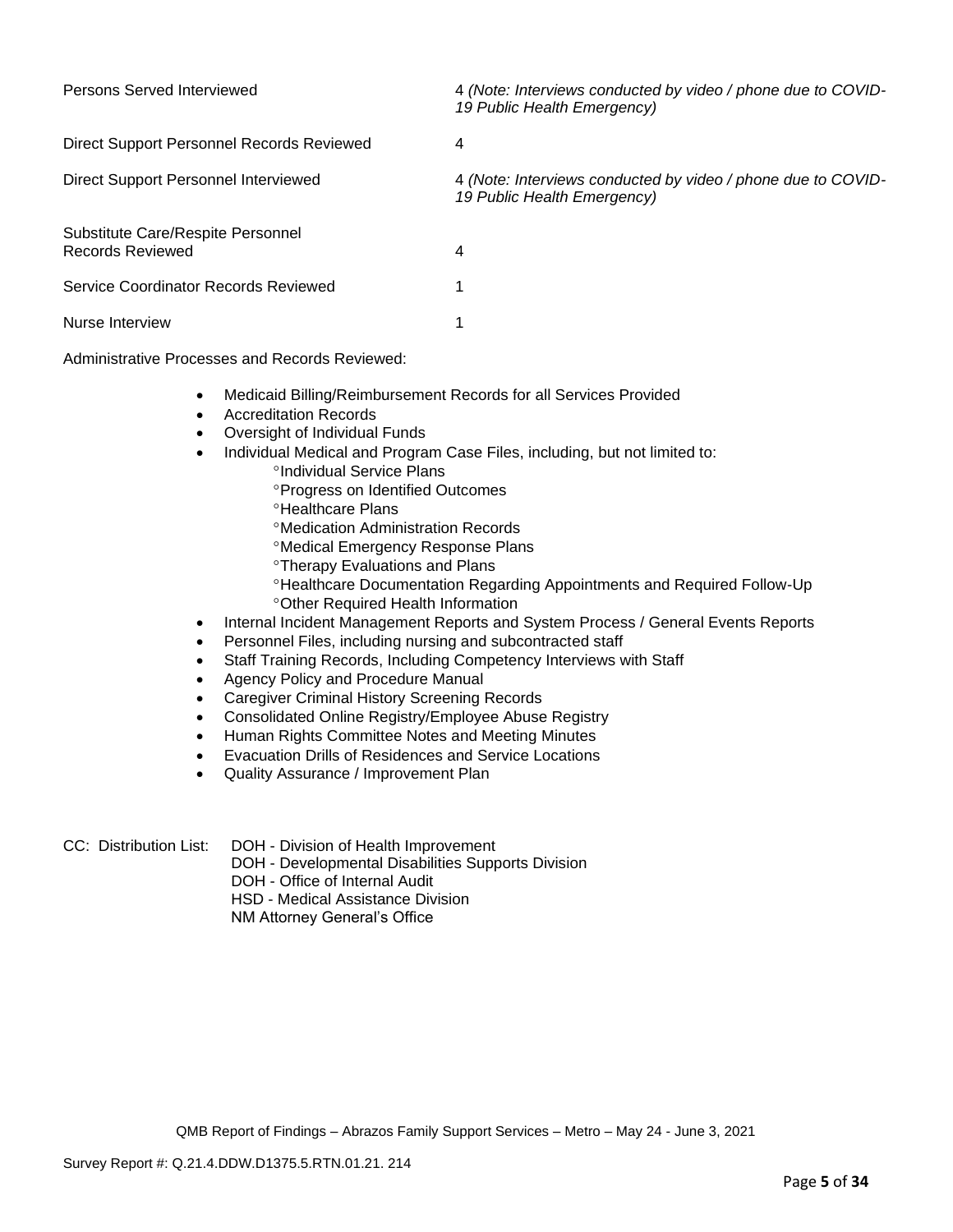# **Attachment A**

# **Provider Instructions for Completing the QMB Plan of Correction (POC) Process**

### *Introduction:*

After a QMB Compliance Survey, your QMB Report of Findings will be sent to you via e-mail.

Each provider must develop and implement a Plan of Correction (POC) that identifies specific quality assurance and quality improvement activities the agency will implement to correct deficiencies and prevent continued deficiencies and non-compliance.

Agencies must submit their Plan of Correction within ten (10) business days from the date you receive the QMB Report of Findings. (Providers who do not submit a POC within 10 business days may be referred to the DDSD Regional Office for purposes of contract management or the Internal Review Committee [IRC] for possible actions or sanctions).

Agencies must fully implement their approved Plan of Correction within 45 business days (10 business days to submit your POC for approval and 35 days to implement your approved Plan of Correction) from the date they receive the QMB Report of Findings. Providers who fail to complete a POC within the 45-business days allowed will be referred to the IRC for possible actions or sanctions.

If you have questions about the Plan of Correction process, call the Plan of Correction Coordinator at 505-273-1930 or email at [MonicaE.Valdez@state.nm.us.](mailto:MonicaE.Valdez@state.nm.us) Requests for technical assistance must be requested through your Regional DDSD Office.

The POC process cannot resolve disputes regarding findings. If you wish to dispute a finding on the official Report of Findings, you must file an Informal Reconsideration of Findings (IRF) request within ten (10) business days of receiving your report. Please note that you must still submit a POC for findings that are in question (see Attachment C).

#### *Instructions for Completing Agency POC:*

#### *Required Content*

Your Plan of Correction should provide a step-by-step description of the methods to correct each deficient practice cited to prevent recurrence and information that ensures the regulation cited comes into and remains in compliance. The remedies noted in your POC are expected to be added to your Agency's required, annual Quality Assurance (QA) Plan.

If a deficiency has already been corrected since the on-site survey, the plan should state how it was corrected, the completion date (date the correction was accomplished), and how possible recurrence of the deficiency will be prevented.

*The following details should be considered when developing your Plan of Correction:*

#### *The Plan of Correction must address each deficiency cited in the Report of Findings unless otherwise noted with a "No Plan of Correction Required statement." The Plan of Correction must address the five (5) areas listed below:*

- 1. How the specific and realistic corrective action will be accomplished for individuals found to have been affected by the deficient practice.
- 2. How the agency will identify other individuals who have the potential to be affected by the same deficient practice, and how the agency will act to protect those individuals in similar situations.
- 3. What Quality Assurance measures will be put into place and what systemic changes made to ensure the deficient practice will not recur.
- 4. Indicate how the agency plans to monitor its performance to make certain solutions are sustained. The agency must develop a QA plan for ensuring correction is achieved and sustained. This QA plan must be implemented, and the corrective action is evaluated for its effectiveness. The plan of correction is integrated into the agency quality assurance system; and
- 5. Include dates when corrective actions will be completed. The corrective action completion dates must be acceptable to the State.

*The following details should be considered when developing your Plan of Correction:*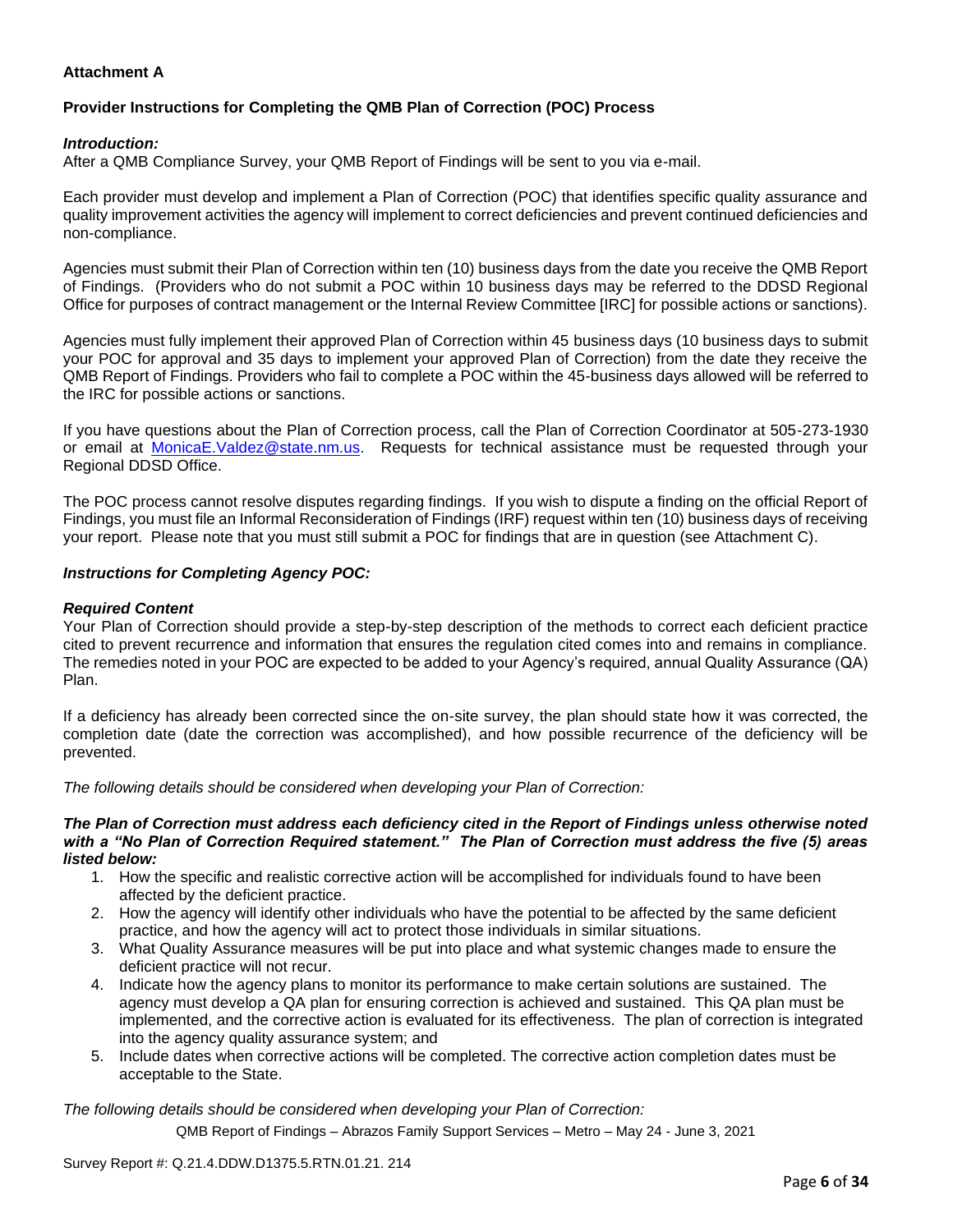- Details about how and when Individual Served, agency personnel and administrative and service delivery site files are audited by agency personnel to ensure they contain required documents;
- Information about how medication administration records are reviewed to verify they contain all required information before they are distributed to service sites, as they are being used, and after they are completed;
- Your processes for ensuring that all required agency personnel are trained on required DDSD required trainings;
- How accuracy in billing/reimbursement documentation is assured;
- How health, safety is assured;
- For Case Management providers, how Individual Service Plans are reviewed to verify they meet requirements, how the timeliness of level of care (LOC) packet submissions and consumer visits are tracked;
- Your process for gathering, analyzing and responding to quality data indicators; and,
- Details about Quality Targets in various areas, current status, analyses about why targets were not met, and remedies implemented.

*Note:* **Instruction or in-service of staff alone may not be a sufficient plan of correction.** This is a good first step toward correction, but additional steps must be taken to ensure the deficiency is corrected and will not recur.

### *Completion Dates*

- The plan of correction must include a **completion date** (entered in the far right-hand column) for each finding. Be sure the date is **realistic** in the amount of time your Agency will need to correct the deficiency; not to exceed 45 total business days.
- Direct care issues should be corrected immediately and monitored appropriately.
- Some deficiencies may require a staged plan to accomplish total correction.
- Deficiencies requiring replacement of equipment, etc., may require more time to accomplish correction but should show reasonable time frames.

### *Initial Submission of the Plan of Correction Requirements*

- 1. The Plan of Correction must be completed on the official QMB Survey Report of Findings/Plan of Correction Form and received by QMB within ten (10) business days from the date you received the report of findings.
- 2. For questions about the POC process, call the POC Coordinator, Monica Valdez at 505-273-1930 or email at [MonicaE.Valdez@state.nm.us](mailto:MonicaE.Valdez@state.nm.us) for assistance.
- 3. For Technical Assistance (TA) in developing or implementing your POC, contact your Regional DDSD Office.
- 4. Submit your POC to Monica Valdez, POC Coordinator in any of the following ways:
	- a. Electronically at [MonicaE.Valdez@state.nm.us](mailto:MonicaE.Valdez@state.nm.us) *(preferred method)*
		- b. Fax to 505-222-8661, or
		- c. Mail to POC Coordinator, 5301 Central Ave NE Suite 400, Albuquerque, New Mexico 87108
- 5. *Do not submit supporting documentation* (evidence of compliance) to QMB *until after* your POC has been approved by the QMB.
- 6. QMB will notify you when your POC has been "approved" or "denied."
	- a. During this time, whether your POC is "approved," or "denied," you will have a maximum of 45-business days from the date of receipt of your Report of Findings to correct all survey deficiencies.
	- b. If your POC is denied, it must be revised and resubmitted as soon as possible, as the 45-business day limit is in effect.
	- c. If your POC is denied a second time your agency may be referred to the Internal Review Committee.
	- d. You will receive written confirmation when your POC has been approved by QMB and a final deadline for completion of your POC.
	- e. Please note that all POC correspondence will be sent electronically unless otherwise requested.
- 7. Failure to submit your POC within 10 business days without prior approval of an extension by QMB will result in a referral to the Internal Review Committee and the possible implementation of monetary penalties and/or sanctions.

#### *POC Document Submission Requirements*

Once your POC has been approved by the QMB Plan of Correction Coordinator you must submit copies of documents as evidence that all deficiencies have been corrected, as follows.

1. Your internal documents are due within a *maximum* of 45-business days of receipt of your Report of Findings.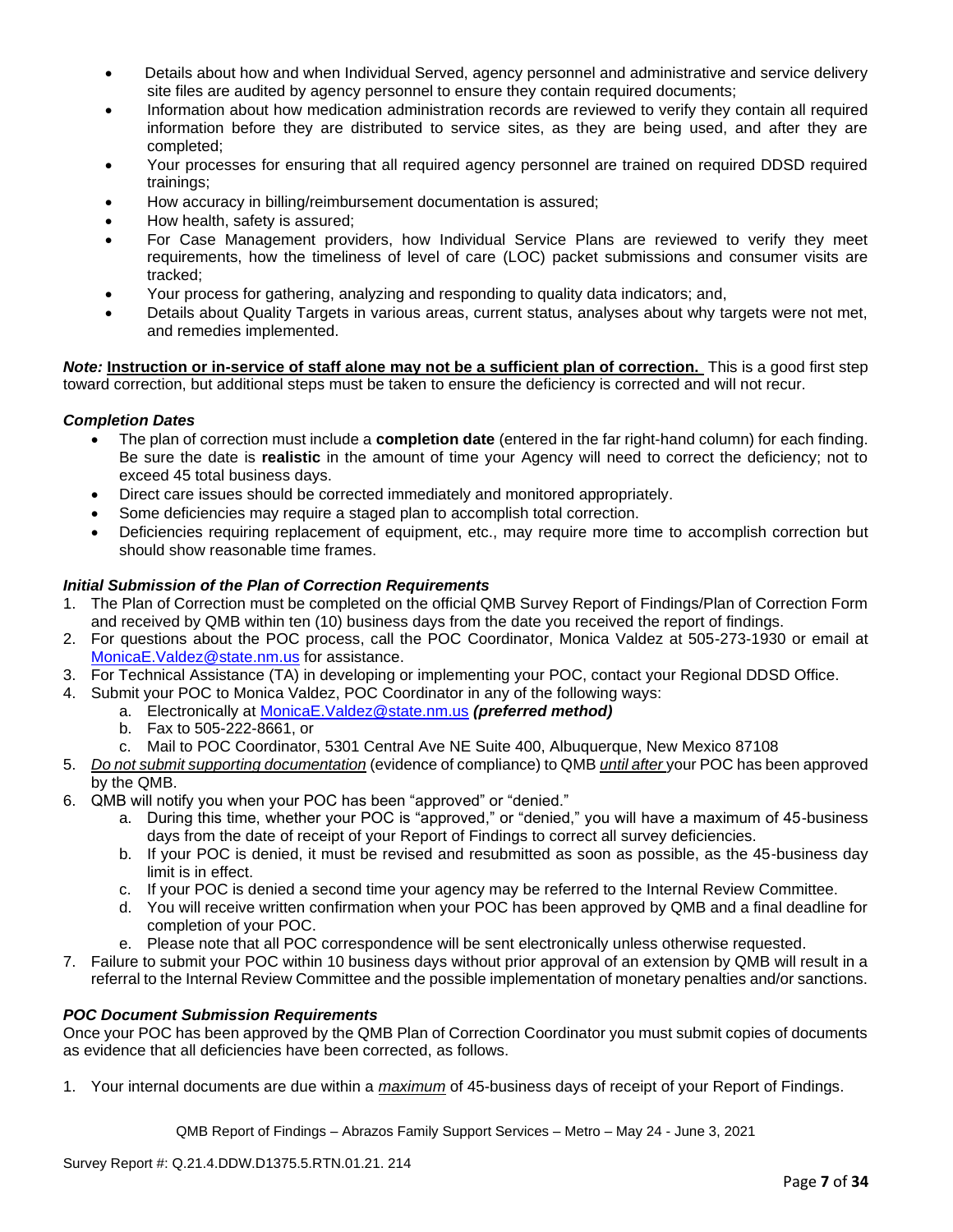- 2. It is preferred that you submit your documents via USPS or other carrier (scanned and saved to CD/DVD disc, flash drive, etc.). If documents containing HIPAA Protected Health Information (PHI) documents must be submitted through S-Comm (Therap), Fax or Postal System, do not send PHI directly to NMDOH email accounts. If the documents do not contain protected Health information (PHI) then you may submit your documents electronically scanned and attached to e-mails.
- 3. All submitted documents *must be annotated*; please be sure the tag numbers and Identification numbers are indicated on each document submitted. Documents which are not annotated with the Tag number and Identification number may not be accepted.
- 4. Do not submit original documents; Please provide copies or scanned electronic files for evidence. Originals must be maintained in the agency file(s) per DDSD Standards.
- 5. In lieu of some documents, you may submit copies of file or home audit forms that clearly indicate cited deficiencies have been corrected, other attestations of correction must be approved by the Plan of Correction Coordinator prior to their submission.
- 6. When billing deficiencies are cited, you must provide documentation to justify billing and/or void and adjust forms submitted to Xerox State Healthcare, LLC for the deficiencies cited in the Report of Findings.

**Revisions, Modifications or Extensions to your Plan of Correction (post QMB approval) must be made in writing and submitted to the Plan of Correction Coordinator, prior to the completion date and are approved on a case-by-case basis. No changes may be made to your POC or the timeframes for implementation without written approval of the POC Coordinator.**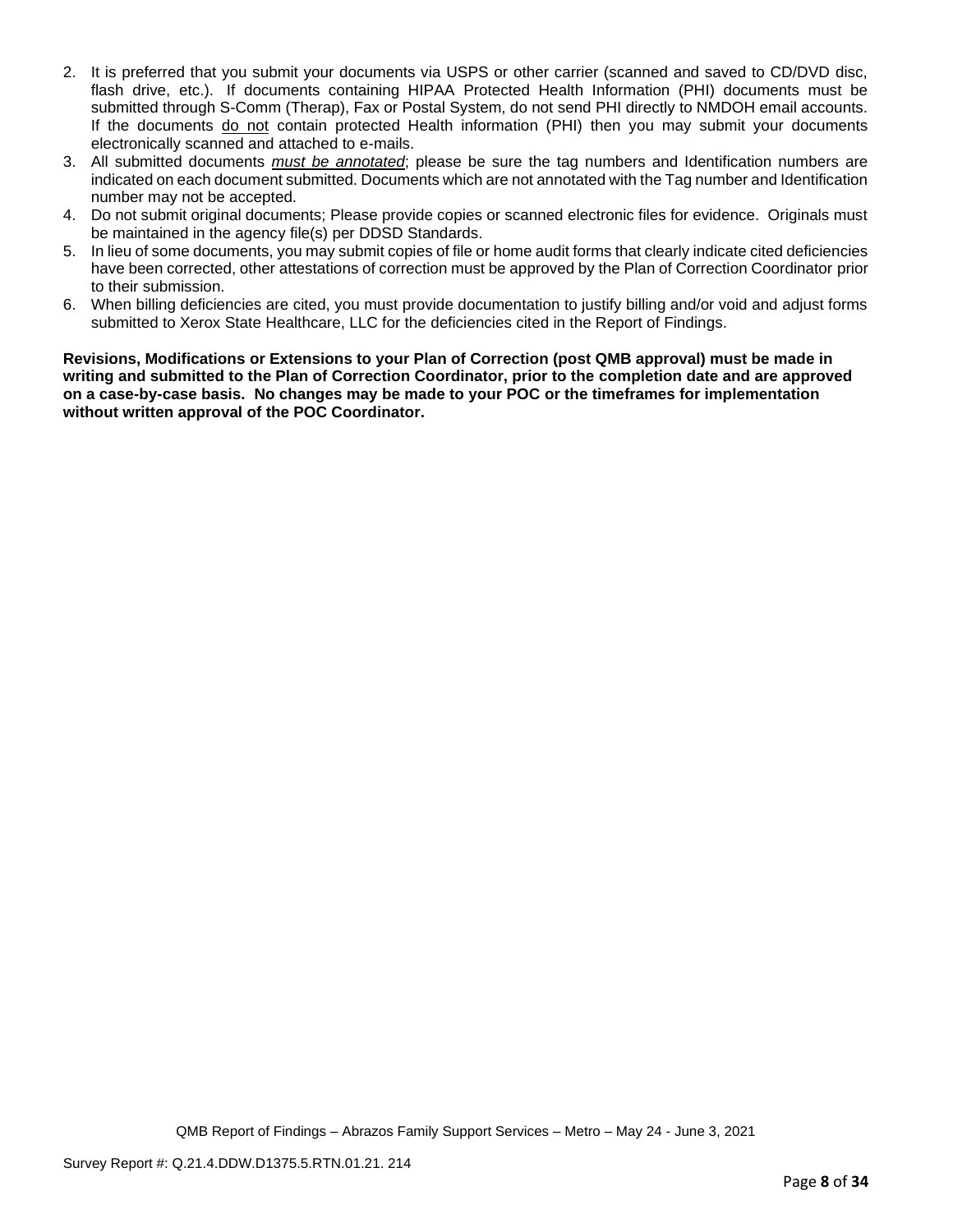### **Department of Health, Division of Health Improvement QMB Determination of Compliance Process**

The Division of Health Improvement, Quality Management Bureau (QMB) surveys compliance of the Developmental Disabilities Waiver (DDW) standards and other state and federal regulations. For the purpose of the LCA / CI survey the CMS waiver assurances have been grouped into four (4) Service Domains: Plan of Care (ISP Implementation); Qualified Providers; Health, Welfare and Safety; and Administrative Oversight (note that Administrative Oversight listed in this document is not the same as the CMS assurance of Administrative Authority. Used in this context it is related to the agency's operational policies and procedures, Quality Assurance system and Medicaid billing and reimbursement processes.)

The QMB Determination of Compliance process is based on provider compliance or non-compliance with standards and regulations identified during the on-site survey process and as reported in the QMB Report of Findings. All areas reviewed by QMB have been agreed to by DDSD and DHI/QMB and are reflective of CMS requirements. All deficiencies (non-compliance with standards and regulations) are identified and cited as either a Standard level deficiency or a Condition of Participation level deficiency in the QMB Reports of Findings. All deficiencies require corrective action when non-compliance is identified.

Each deficiency in your Report of Findings has been predetermined to be a Standard Level Deficiency, a Condition of Participation Level Deficiency, if below 85% compliance or a non-negotiable Condition of Participation Level Deficiency. Your Agency's overall Compliance Determination is based on a Scope and Severity Scale which takes into account the number of Standard and Condition Level Tags cited as well as the percentage of Individuals affected in the sample.

# **Conditions of Participation (CoPs)**

CoPs are based on the Centers for Medicare and Medicaid Services, Home and Community-Based Waiver required assurances, in addition to the New Mexico Developmental Disability Waiver (DDW) Service Standards. The Division of Health Improvement (DHI), in conjunction with the Developmental Disability Support Division (DDSD), has identified certain deficiencies that have the potential to be a Condition of Participation Level, if the tag falls below 85% compliance based on the number of people affected. Additionally, there are what are called nonnegotiable Conditions of Participation, regardless if one person or multiple people are affected. In this context, a CoP is defined as an essential / fundamental regulation or standard, which when out of compliance directly affects the health and welfare of the Individuals served. If no deficiencies within a Tag are at the level of a CoP, it is cited as a Standard Level Deficiency.

# *Service Domains and CoPs for Living Care Arrangements and Community Inclusion are as follows:*

**Service Domain: Service Plan: ISP Implementation -** *Services are delivered in accordance with the service plan, including type, scope, amount, duration and frequency specified in the service plan.*

#### **Potential Condition of Participation Level Tags, if compliance is below 85%:**

- **1A08.3 –** Administrative Case File: Individual Service Plan / ISP Components
- **1A32 –** Administrative Case File: Individual Service Plan Implementation
- **LS14 –** Residential Service Delivery Site Case File (ISP and Healthcare Requirements)
- **IS14 –** CCS / CIES Service Delivery Site Case File (ISP and Healthcare Requirements)

**Service Domain: Qualified Providers -** *The State monitors non-licensed/non-certified providers to assure adherence to waiver requirements. The State implements its policies and procedures for verifying that provider training is conducted in accordance with State requirements and the approved waiver.*

#### **Potential Condition of Participation Level Tags, if compliance is below 85%:**

- **1A20 -** Direct Support Personnel Training
- **1A22 -** Agency Personnel Competency
- **1A37 –** Individual Specific Training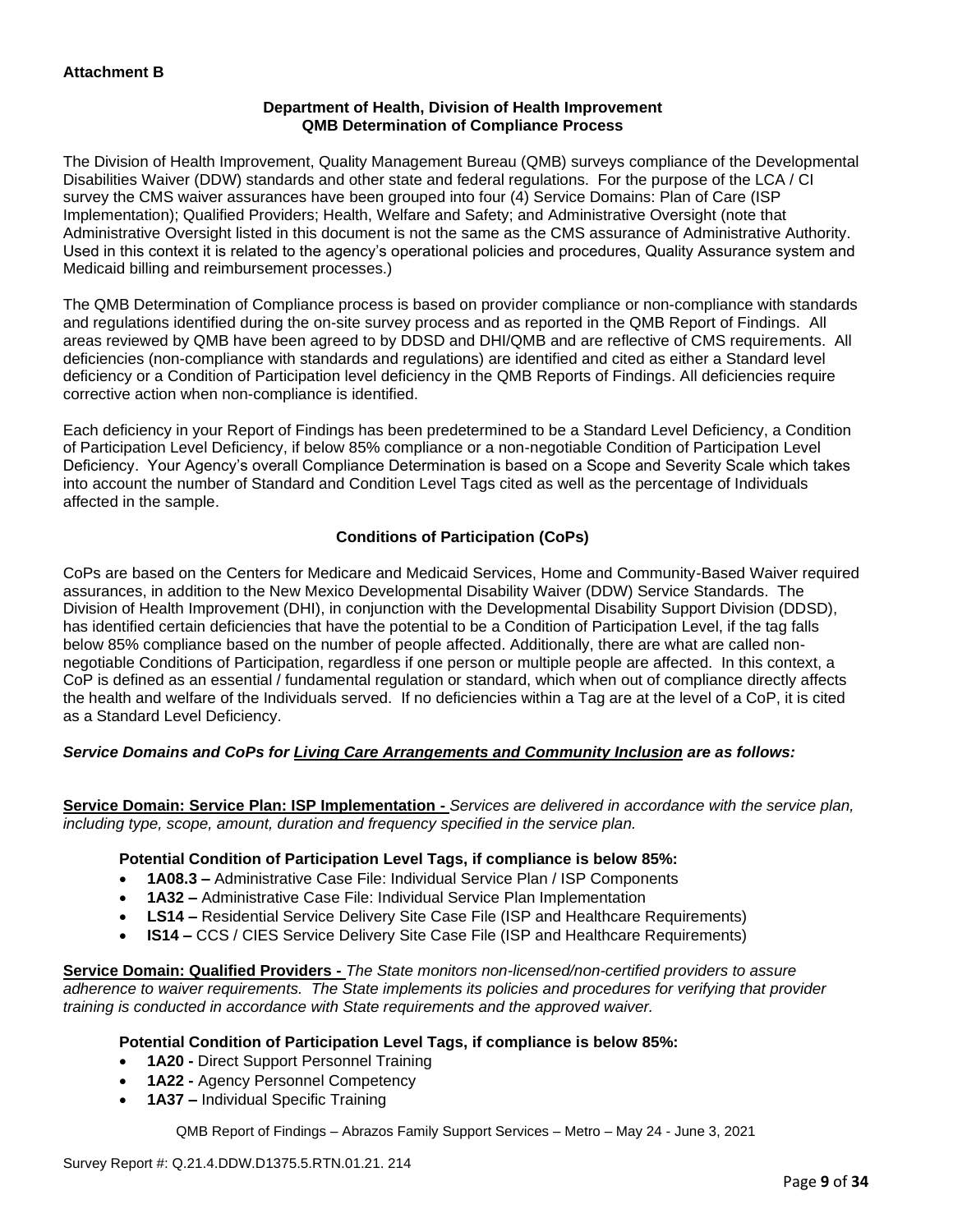### **Non-Negotiable Condition of Participation Level Tags (one or more Individuals are cited):**

- **1A25.1 –** Caregiver Criminal History Screening
- **1A26.1 –** Consolidated On-line Registry Employee Abuse Registry

**Service Domain: Health, Welfare and Safety -** *The State, on an ongoing basis, identifies, addresses and seeks to prevent occurrences of abuse, neglect and exploitation. Individuals shall be afforded their basic human rights. The provider supports individuals to access needed healthcare services in a timely manner.*

### **Potential Condition of Participation Level Tags, if compliance is below 85%:**

- **1A08.2 –** Administrative Case File: Healthcare Requirements & Follow-up
- **1A09 –** Medication Delivery Routine Medication Administration
- **1A09.1 –** Medication Delivery PRN Medication Administration
- **1A15.2 –** Administrative Case File: Healthcare Documentation (Therap and Required Plans)

#### **Non-Negotiable Condition of Participation Level Tags (one or more Individuals are cited):**

- **1A05 –** General Requirements / Agency Policy and Procedure Requirements
- **1A07 –** Social Security Income (SSI) Payments
- **1A09.2 –** Medication Delivery Nurse Approval for PRN Medication
- **1A15 –** Healthcare Coordination Nurse Availability / Knowledge
- **1A31 –** Client Rights/Human Rights
- **LS25.1 –** Residential Reqts. (Physical Environment Supported Living / Family Living / Intensive Medical Living)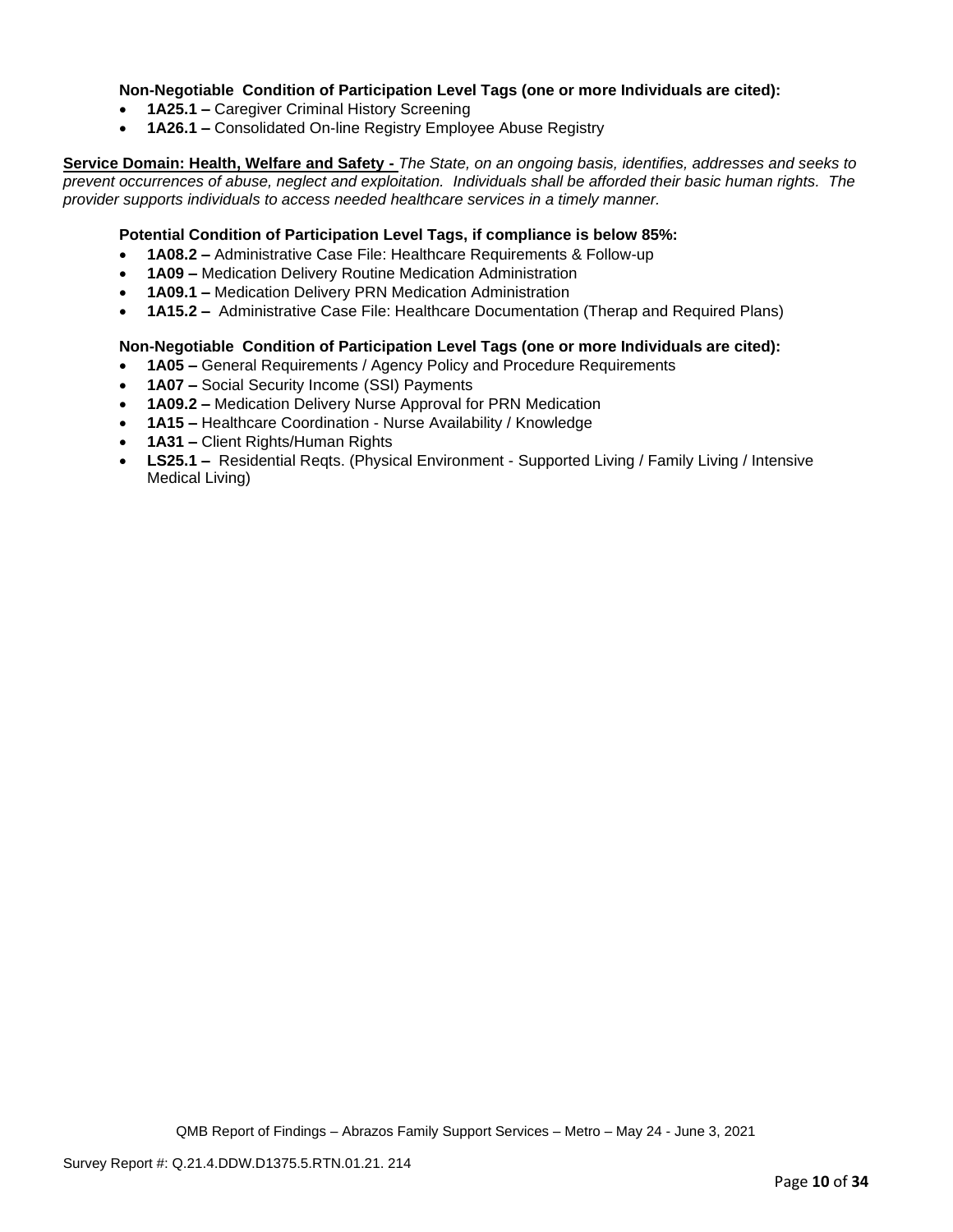### **Attachment C**

#### **Guidelines for the Provider Informal Reconsideration of Finding (IRF) Process**

#### **Introduction:**

Throughout the QMB Survey process, surveyors are openly communicating with providers. Open communication means surveyors have clarified issues and/or requested missing information before completing the review through the use of the signed/dated "Document Request," or "Administrative Needs," etc. forms. Regardless, there may still be instances where the provider disagrees with a specific finding. Providers may use the following process to informally dispute a finding.

#### **Instructions:**

- 1. The Informal Reconsideration of the Finding (IRF) request must be received in writing to the QMB Bureau Chief **within 10 business days** of receipt of the final Report of Findings **(***Note: No extensions are granted for the IRF)***.**
- 2. The written request for an IRF *must* be completed on the QMB Request for Informal Reconsideration of Finding form available on the QMB website: <https://nmhealth.org/about/dhi/cbp/irf/>
- 3. The written request for an IRF must specify in detail the request for reconsideration and why the finding is inaccurate.
- 4. The IRF request must include all supporting documentation or evidence.
- 5. If you have questions about the IRF process, email the IRF Chairperson, Valerie V. Valdez at [valerie.valdez@state.nm.us](mailto:valerie.valdez@state.nm.us) for assistance.

#### **The following limitations apply to the IRF process:**

- The written request for an IRF and all supporting evidence must be received within 10 business days.
- Findings based on evidence requested during the survey and not provided may not be subject to reconsideration.
- The supporting documentation must be new evidence not previously reviewed or requested by the survey team.
- Providers must continue to complete their Plan of Correction during the IRF process
- Providers may not request an IRF to challenge the sampling methodology.
- Providers may not request an IRF based on disagreement with the nature of the standard or regulation.
- Providers may not request an IRF to challenge the team composition.
- Providers may not request an IRF to challenge the DHI/QMB determination of compliance or the length of their DDSD provider contract.

A Provider forfeits the right to an IRF if the request is not received within 10 business days of receiving the report and/or does not include all supporting documentation or evidence to show compliance with the standards and regulations.

The IRF Committee will review the request; the Provider will be notified in writing of the ruling; no face-to-face meeting will be conducted.

When a Provider requests that a finding be reconsidered, it does not stop or delay the Plan of Correction process. **Providers must continue to complete the Plan of Correction, including the finding in dispute regardless of the IRF status.** If a finding is removed or modified, it will be noted and removed or modified from the Report of Findings. It should be noted that in some cases a Plan of Correction may be completed prior to the IRF process being completed. The provider will be notified in writing on the decisions of the IRF committee.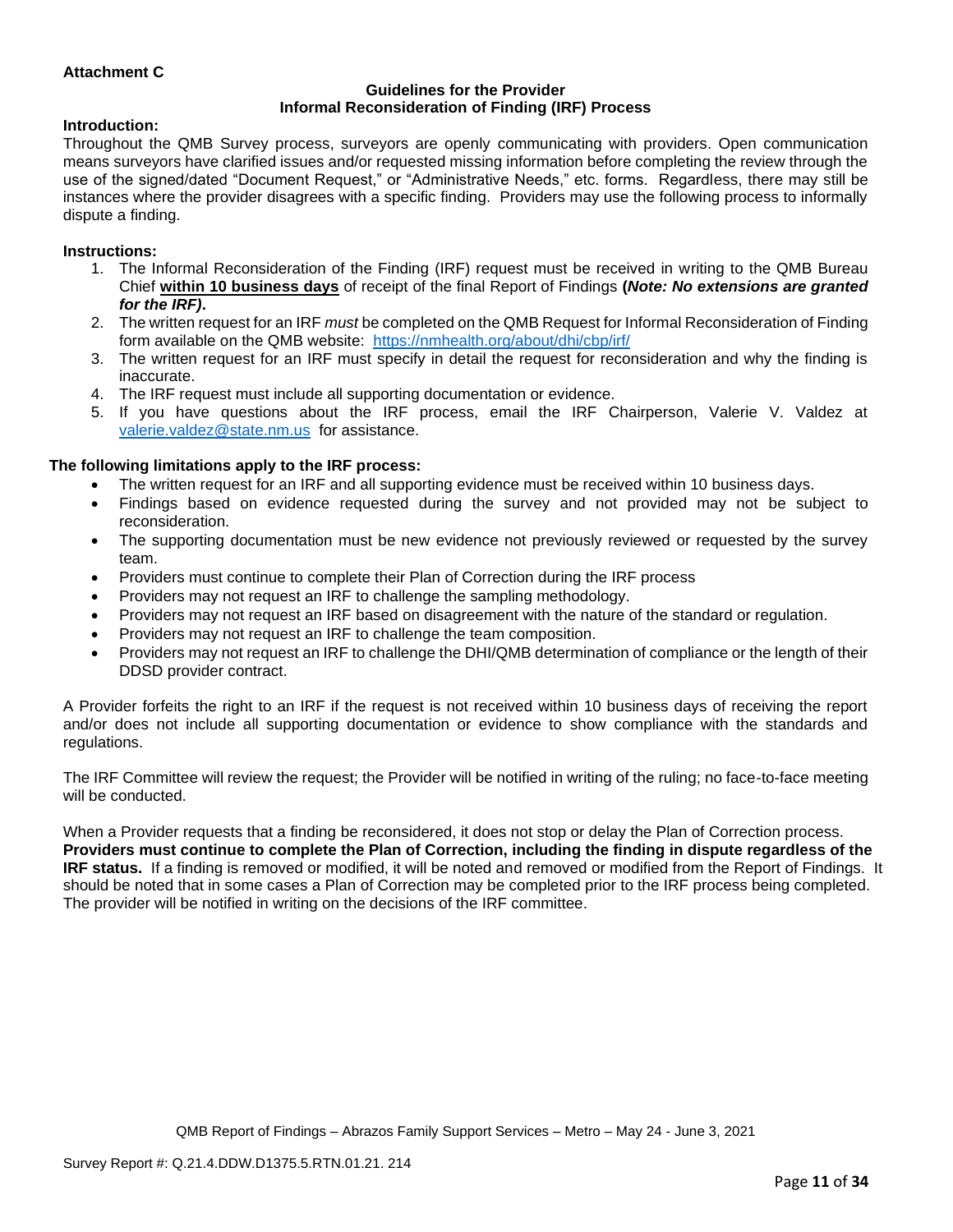# **QMB Determinations of Compliance**

### **Compliance:**

The QMB determination of *Compliance* indicates that a provider has either no deficiencies found during a survey or that no deficiencies at the Condition of Participation Level were found. The agency has obtained a level of compliance such that there is a minimal potential for harm to individuals' health and safety. To qualify for a determination of *Compliance*, the provider must have received no Conditions of Participation Level Deficiencies and have a minimal number of Individuals on the sample affected by the findings indicated in the Standards Level Tags.

### **Partial-Compliance with Standard Level Tags:**

The QMB determination of *Partial-Compliance with Standard Level Tags* indicates that a provider is in compliance with all Condition of Participation Level deficiencies but is out of compliance with a certain percentage of Standard Level deficiencies. This partial-compliance, if not corrected, may result in a negative outcome or the potential for more than minimal harm to individuals' health and safety. There are two ways to receive a determination of Partial Compliance with Standard Level Tags:

- 1. Your Report of Findings includes 16 or fewer Standards Level Tags with between 75% and 100% of the survey sample affected in any tag.
- 2. Your Report of Findings includes 17 or more Standard Level Tags with between 50% to 74% of the survey sample affected in any tag.

# **Partial-Compliance with Standard Level Tags and Condition of Participation Level Tags:**

The QMB determination of *Partial-Compliance with Standard Level Tags and Condition of Participation Level Tags*  indicates that a provider is out of compliance with one to five  $(1 - 5)$  Condition of Participation Level Tags. This partial-compliance, if not corrected, may result in a serious negative outcome or the potential for more than minimal harm to individuals' health and safety.

#### **Non-Compliance:**

The QMB determination of *Non-Compliance* indicates a provider is significantly out of compliance with both Standard Level deficiencies and Conditions of Participation level deficiencies. This non-compliance, if not corrected, may result in a serious negative outcome or the potential for more than minimal harm to individuals' health and safety. There are three ways an agency can receive a determination of Non-Compliance:

- 1. Your Report of Findings includes 17 or more total Tags with 0 to 5 Condition of Participation Level Tags with 75% to 100% of the survey sample affected in any Condition of Participation Level tag.
- 2. Your Report of Findings includes any amount of Standard Level Tags with 6 or more Condition of Participation Level Tags.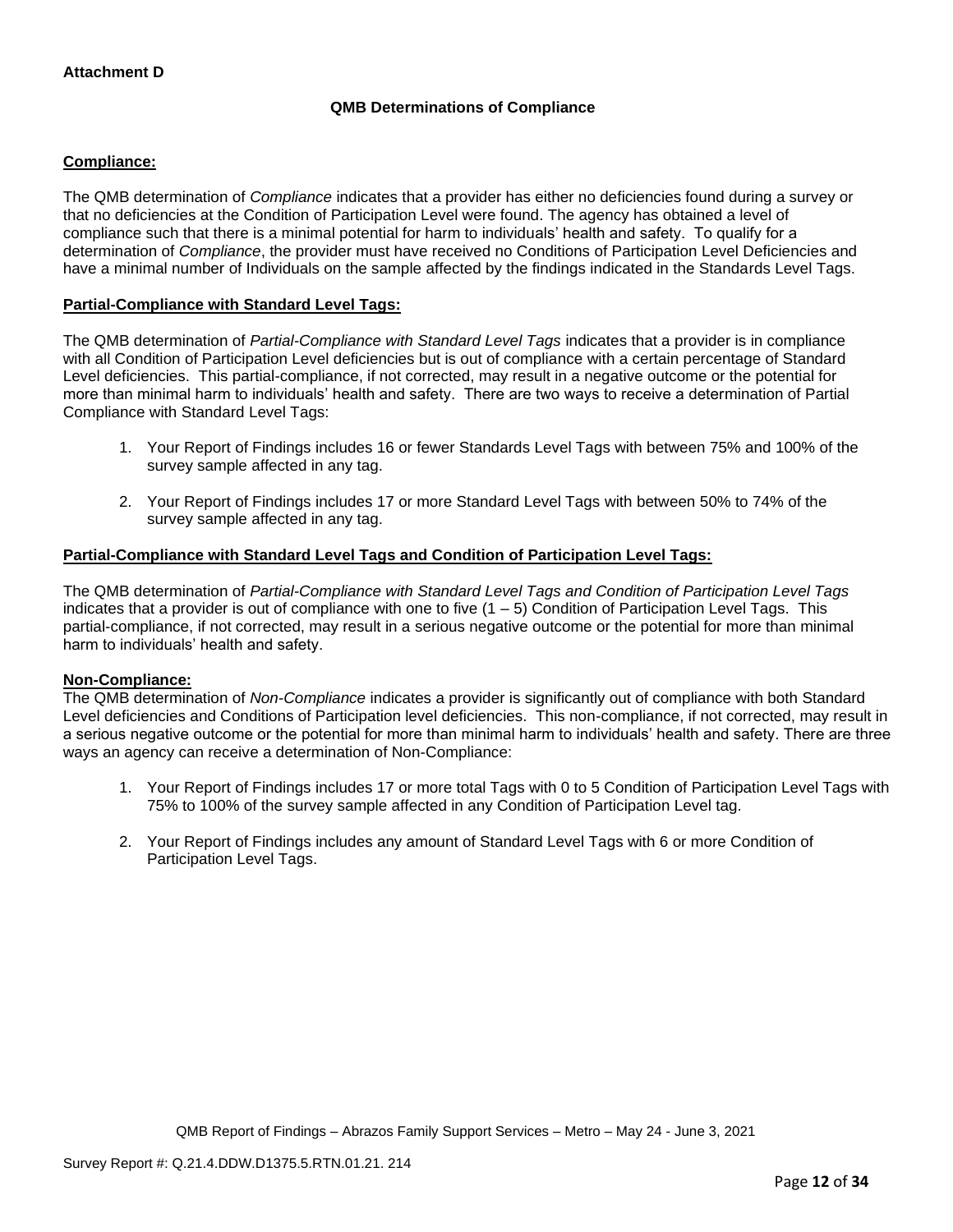| Compliance                                                                                                 | Weighting                                                                                                                     |                                                                                                                                 |                                                                                                                          |                                                                                                                        |                                                                                                                                |                                                                                                                             |                                                                                                               |
|------------------------------------------------------------------------------------------------------------|-------------------------------------------------------------------------------------------------------------------------------|---------------------------------------------------------------------------------------------------------------------------------|--------------------------------------------------------------------------------------------------------------------------|------------------------------------------------------------------------------------------------------------------------|--------------------------------------------------------------------------------------------------------------------------------|-----------------------------------------------------------------------------------------------------------------------------|---------------------------------------------------------------------------------------------------------------|
| <b>Determination</b>                                                                                       |                                                                                                                               | <b>LOW</b>                                                                                                                      |                                                                                                                          | <b>MEDIUM</b>                                                                                                          |                                                                                                                                |                                                                                                                             | <b>HIGH</b>                                                                                                   |
| <b>Total Tags:</b>                                                                                         | up to 16                                                                                                                      | 17 or more                                                                                                                      | up to 16                                                                                                                 | 17 or more                                                                                                             | <b>Any Amount</b>                                                                                                              | 17 or more                                                                                                                  | <b>Any Amount</b>                                                                                             |
|                                                                                                            | and                                                                                                                           | and                                                                                                                             | and                                                                                                                      | and                                                                                                                    | And/or                                                                                                                         | and                                                                                                                         | And/or                                                                                                        |
| COP Level Tags:                                                                                            | 0 COP                                                                                                                         | 0 COP                                                                                                                           | 0 COP                                                                                                                    | 0 COP                                                                                                                  | 1 to 5 COP                                                                                                                     | 0 to 5 CoPs                                                                                                                 | 6 or more COP                                                                                                 |
|                                                                                                            | and                                                                                                                           | and                                                                                                                             | and                                                                                                                      | and                                                                                                                    |                                                                                                                                | and                                                                                                                         |                                                                                                               |
| Sample Affected:                                                                                           | 0 to 74%                                                                                                                      | 0 to 49%                                                                                                                        | 75 to 100%                                                                                                               | 50 to 74%                                                                                                              |                                                                                                                                | 75 to 100%                                                                                                                  |                                                                                                               |
| "Non-Compliance"                                                                                           |                                                                                                                               |                                                                                                                                 |                                                                                                                          |                                                                                                                        |                                                                                                                                | 17 or more<br><b>Total Tags with</b><br>75 to 100% of<br>the Individuals<br>in the sample<br>cited in any CoP<br>Level tag. | Any Amount of<br><b>Standard Level</b><br>Tags and 6 or<br>more Conditions<br>of Participation<br>Level Tags. |
| "Partial Compliance<br>with Standard Level<br>tags and Condition of<br><b>Participation Level</b><br>Tags" |                                                                                                                               |                                                                                                                                 |                                                                                                                          |                                                                                                                        | <b>Any Amount</b><br><b>Standard Level</b><br>Tags, plus 1 to 5<br><b>Conditions of</b><br><b>Participation Level</b><br>tags. |                                                                                                                             |                                                                                                               |
| "Partial Compliance<br>with Standard Level<br>tags"                                                        |                                                                                                                               |                                                                                                                                 | up to 16<br><b>Standard Level</b><br>Tags with 75 to<br>100% of the<br>individuals in<br>the sample cited<br>in any tag. | 17 or more<br><b>Standard Level</b><br>Tags with 50 to<br>74% of the<br>individuals in<br>the sample cited<br>any tag. |                                                                                                                                |                                                                                                                             |                                                                                                               |
| "Compliance"                                                                                               | Up to 16<br><b>Standard Level</b><br>Tags with 0 to<br><b>74% of the</b><br>individuals in<br>the sample<br>cited in any tag. | 17 or more<br><b>Standard Level</b><br>Tags with 0 to<br><b>49% of the</b><br>individuals in<br>the sample cited<br>in any tag. |                                                                                                                          |                                                                                                                        |                                                                                                                                |                                                                                                                             |                                                                                                               |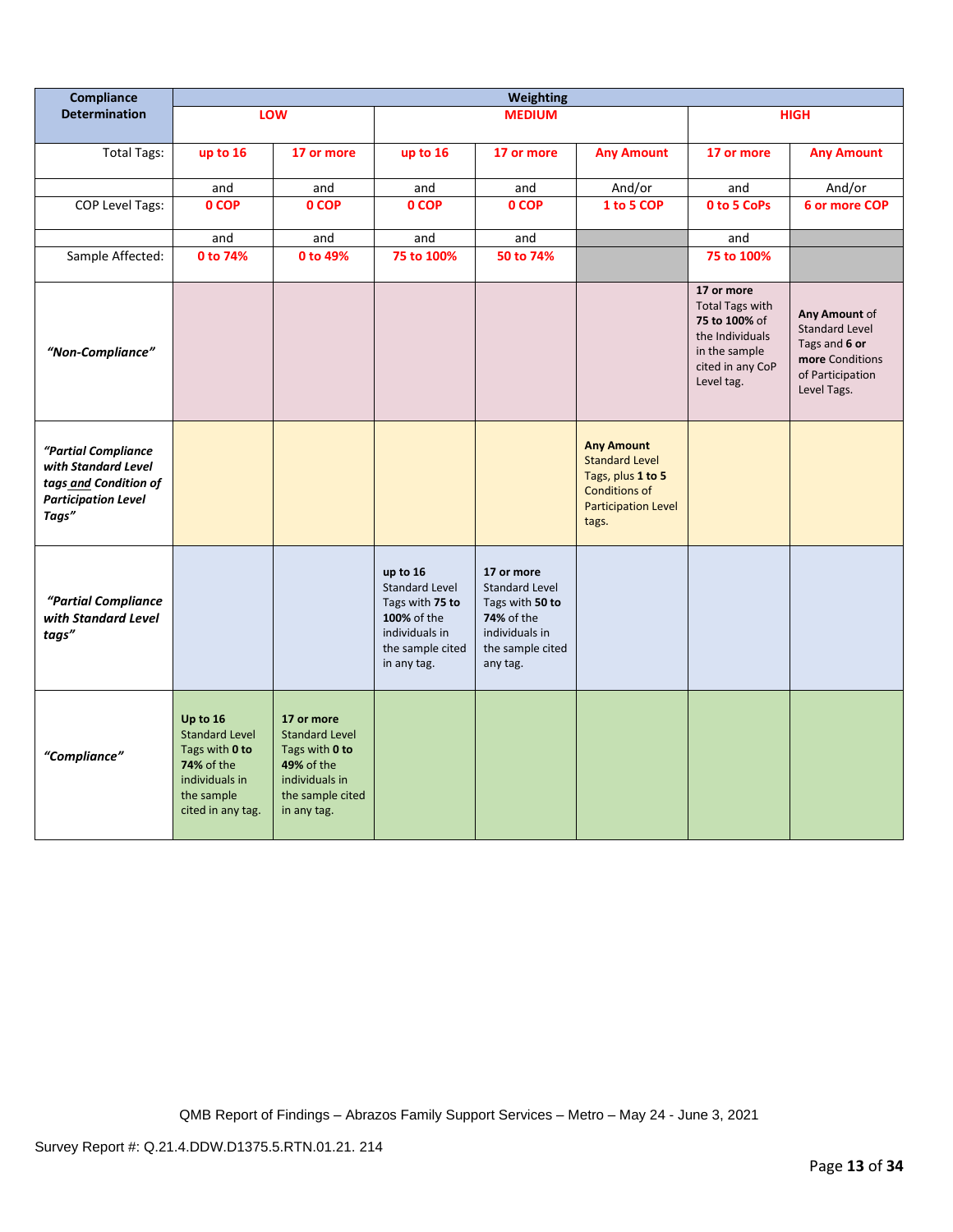#### **Agency: Abrazos Family Support Services - Metro Region** Program: Developmental Disabilities Waiver<br>Service: 2018: Family Living 2018: Family Living<br>Routine Survey Type:<br>Survey Date: **Survey Date: May 24 – June 3, 2021**

| <b>Standard of Care</b>                                                                                                                                                                                                                                                                                                                                                                                                                                                                                                                                                                                                                                                                                                                                                                                                                                                                                                                                                                                  | <b>Deficiencies</b>                                                                                                                                                                                                                                                                                                                                                                                                                                                                                  | Agency Plan of Correction, On-going QA/QI<br>and Responsible Party                                                                                                                                                                                                                                                                                        | <b>Completion</b><br><b>Date</b> |  |  |  |
|----------------------------------------------------------------------------------------------------------------------------------------------------------------------------------------------------------------------------------------------------------------------------------------------------------------------------------------------------------------------------------------------------------------------------------------------------------------------------------------------------------------------------------------------------------------------------------------------------------------------------------------------------------------------------------------------------------------------------------------------------------------------------------------------------------------------------------------------------------------------------------------------------------------------------------------------------------------------------------------------------------|------------------------------------------------------------------------------------------------------------------------------------------------------------------------------------------------------------------------------------------------------------------------------------------------------------------------------------------------------------------------------------------------------------------------------------------------------------------------------------------------------|-----------------------------------------------------------------------------------------------------------------------------------------------------------------------------------------------------------------------------------------------------------------------------------------------------------------------------------------------------------|----------------------------------|--|--|--|
| frequency specified in the service plan.                                                                                                                                                                                                                                                                                                                                                                                                                                                                                                                                                                                                                                                                                                                                                                                                                                                                                                                                                                 | Service Domain: Service Plans: ISP Implementation - Services are delivered in accordance with the service plan, including type, scope, amount, duration and                                                                                                                                                                                                                                                                                                                                          |                                                                                                                                                                                                                                                                                                                                                           |                                  |  |  |  |
| Tag #1A32.1 Administrative Case File:<br><b>Individual Service Plan Implementation (Not</b><br><b>Completed at Frequency)</b>                                                                                                                                                                                                                                                                                                                                                                                                                                                                                                                                                                                                                                                                                                                                                                                                                                                                            | <b>Standard Level Deficiency</b>                                                                                                                                                                                                                                                                                                                                                                                                                                                                     |                                                                                                                                                                                                                                                                                                                                                           |                                  |  |  |  |
| NMAC 7.26.5.16.C and D Development of<br>the ISP. Implementation of the ISP. The ISP<br>shall be implemented according to the<br>timelines determined by the IDT and as<br>specified in the ISP for each stated desired<br>outcomes and action plan.                                                                                                                                                                                                                                                                                                                                                                                                                                                                                                                                                                                                                                                                                                                                                     | Based on administrative record review and<br>interview, the Agency did not implement the<br>ISP according to the timelines determined by<br>the IDT and as specified in the ISP for each<br>stated desired outcomes and action plan for 1<br>of 4 individuals.                                                                                                                                                                                                                                       | Provider:<br><b>State your Plan of Correction for the</b><br>deficiencies cited in this tag here (How is the<br>deficiency going to be corrected? This can be<br>specific to each deficiency cited or if possible an<br>overall correction?): $\rightarrow$                                                                                               |                                  |  |  |  |
| C. The IDT shall review and discuss<br>information and recommendations with the<br>individual, with the goal of supporting the<br>individual in attaining desired outcomes. The<br>IDT develops an ISP based upon the<br>individual's personal vision statement,<br>strengths, needs, interests and preferences.<br>The ISP is a dynamic document, revised<br>periodically, as needed, and amended to<br>reflect progress towards personal goals and<br>achievements consistent with the individual's<br>future vision. This regulation is consistent with<br>standards established for individual plan<br>development as set forth by the commission on<br>the accreditation of rehabilitation facilities<br>(CARF) and/or other program accreditation<br>approved and adopted by the developmental<br>disabilities division and the department of<br>health. It is the policy of the developmental<br>disabilities division (DDD), that to the extent<br>permitted by funding, each individual receive | As indicated by Individuals ISP the following<br>was found with regards to the implementation<br>of ISP Outcomes:<br><b>Family Living Data Collection / Data</b><br>Tracking/Progress with regards to ISP<br><b>Outcomes:</b><br>Individual #2<br>• According to the Live Outcome; Action Step<br>for "I will gather needed supplies" is to be<br>completed 1 time daily. Evidence found<br>indicated it was not being completed at the<br>required frequency as indicated in the ISP<br>for 3/2021. | <b>Provider:</b><br><b>Enter your ongoing Quality</b><br><b>Assurance/Quality Improvement</b><br>processes as it related to this tag number<br>here (What is going to be done? How many<br>individuals is this going to affect? How often will<br>this be completed? Who is responsible? What<br>steps will be taken if issues are found?): $\rightarrow$ |                                  |  |  |  |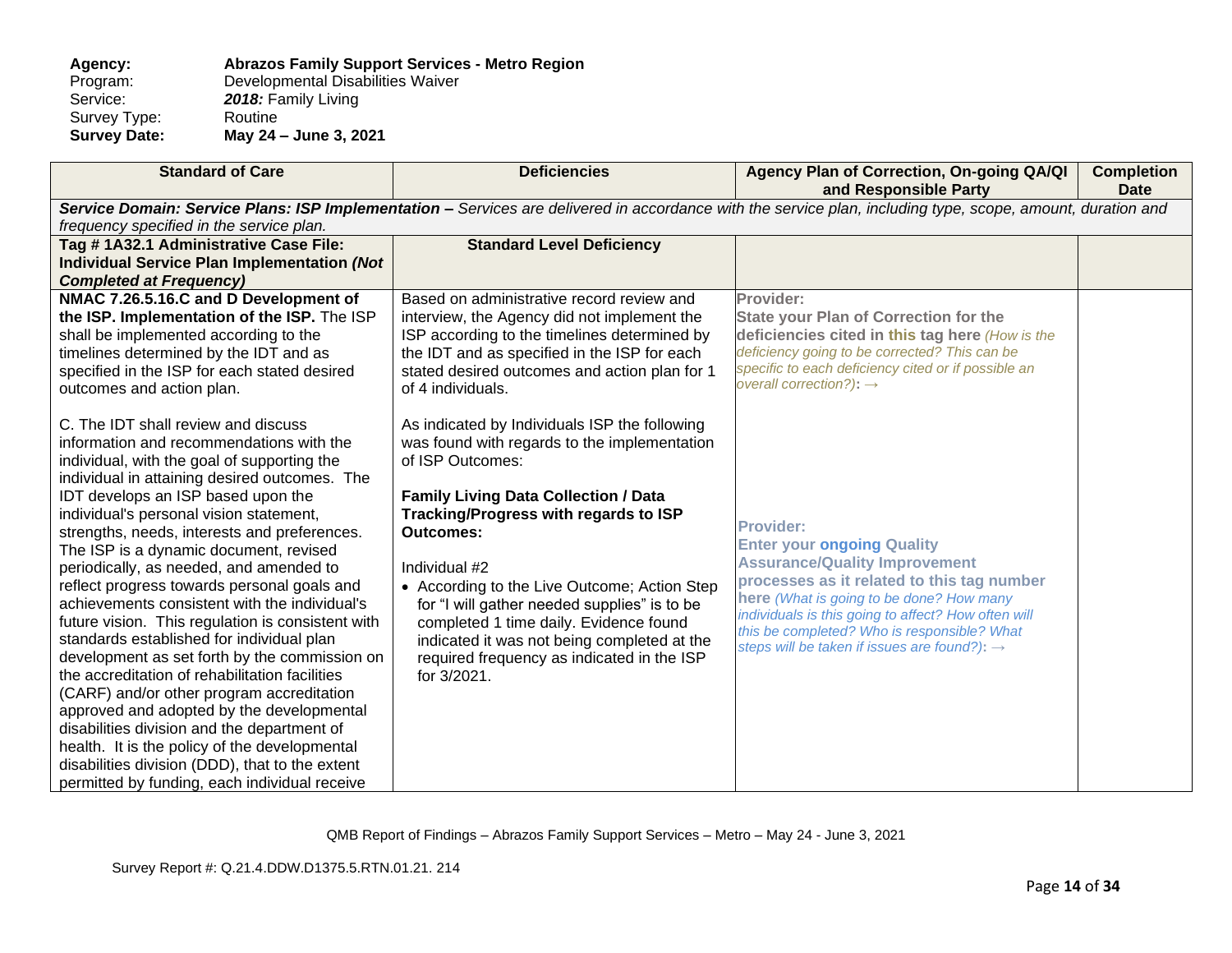| supports and services that will assist and<br>encourage independence and productivity in<br>the community and attempt to prevent<br>regression or loss of current capabilities.<br>Services and supports include specialized<br>and/or generic services, training, education<br>and/or treatment as determined by the IDT and<br>documented in the ISP.                                                                                                                                                                                                                                                                                                                                                                                                                                                                                                                                                                                                                                                                                                                  |  |  |
|--------------------------------------------------------------------------------------------------------------------------------------------------------------------------------------------------------------------------------------------------------------------------------------------------------------------------------------------------------------------------------------------------------------------------------------------------------------------------------------------------------------------------------------------------------------------------------------------------------------------------------------------------------------------------------------------------------------------------------------------------------------------------------------------------------------------------------------------------------------------------------------------------------------------------------------------------------------------------------------------------------------------------------------------------------------------------|--|--|
| D. The intent is to provide choice and obtain<br>opportunities for individuals to live, work and<br>play with full participation in their communities.<br>The following principles provide direction and<br>purpose in planning for individuals with<br>developmental disabilities. [05/03/94; 01/15/97;<br>Recompiled 10/31/01]                                                                                                                                                                                                                                                                                                                                                                                                                                                                                                                                                                                                                                                                                                                                         |  |  |
| Developmental Disabilities (DD) Waiver<br>Service Standards 2/26/2018; Re-Issue:<br>12/28/2018; Eff 1/1/2019<br>Chapter 6: Individual Service Plan (ISP)<br>6.8 ISP Implementation and Monitoring: All<br>DD Waiver Provider Agencies with a signed<br>SFOC are required to provide services as<br>detailed in the ISP. The ISP must be readily<br>accessible to Provider Agencies on the<br>approved budget. (See Chapter 20: Provider<br>Documentation and Client Records.) CMs<br>facilitate and maintain communication with the<br>person, his/her representative, other IDT<br>members, Provider Agencies, and relevant<br>parties to ensure that the person receives the<br>maximum benefit of his/her services and that<br>revisions to the ISP are made as needed. All<br>DD Waiver Provider Agencies are required to<br>cooperate with monitoring activities conducted<br>by the CM and the DOH. Provider Agencies<br>are required to respond to issues at the<br>individual level and agency level as described<br>in Chapter 16: Qualified Provider Agencies. |  |  |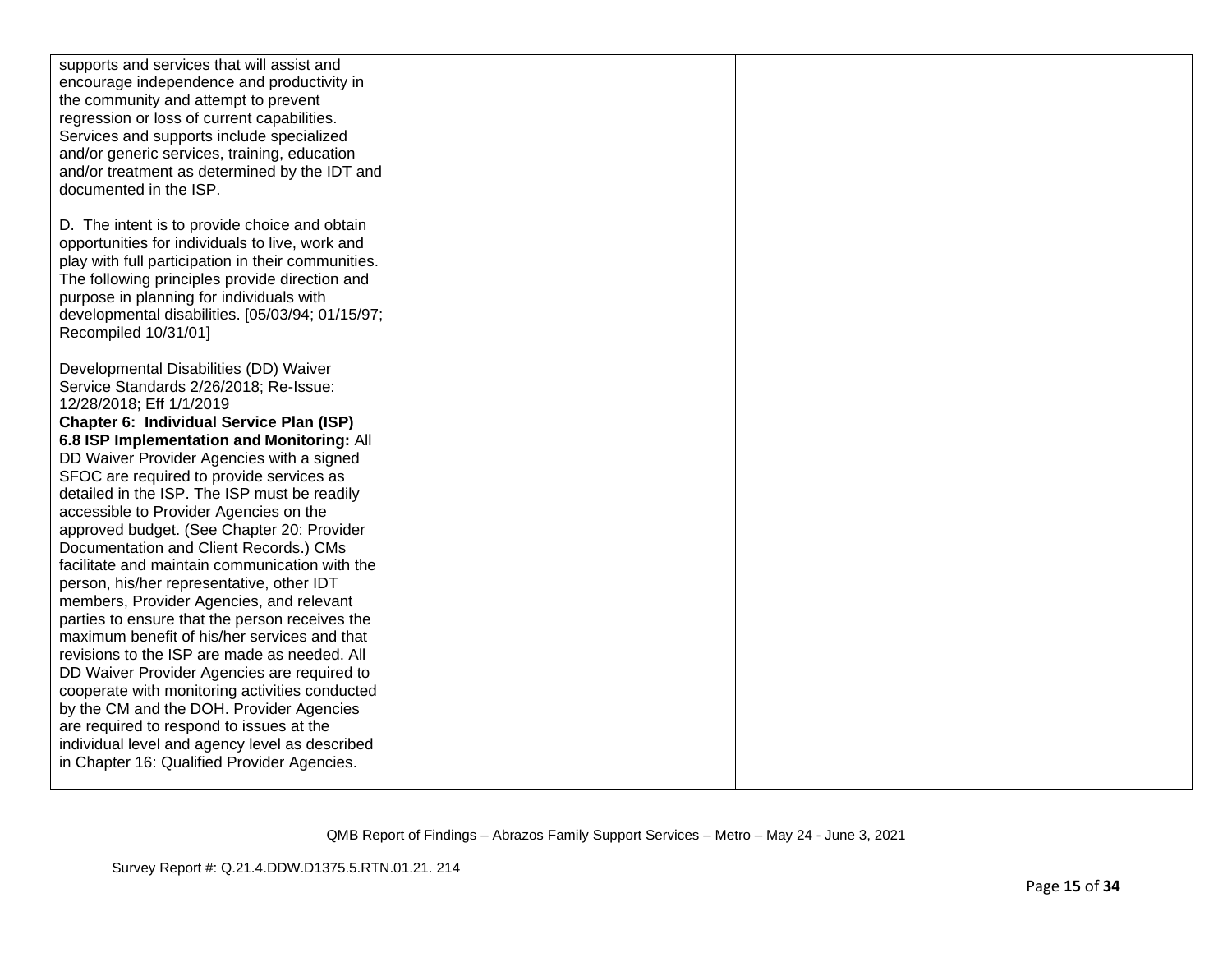| <b>Chapter 20: Provider Documentation and</b>     |  |  |
|---------------------------------------------------|--|--|
| <b>Client Records 20.2 Client Records</b>         |  |  |
| Requirements: All DD Waiver Provider              |  |  |
| Agencies are required to create and maintain      |  |  |
| individual client records. The contents of client |  |  |
| records vary depending on the unique needs of     |  |  |
| the person receiving services and the resultant   |  |  |
| information produced. The extent of               |  |  |
| documentation required for individual client      |  |  |
| records per service type depends on the           |  |  |
| location of the file, the type of service being   |  |  |
| provided, and the information necessary.          |  |  |
| DD Waiver Provider Agencies are required to       |  |  |
| adhere to the following:                          |  |  |
| Client records must contain all documents         |  |  |
| essential to the service being provided and       |  |  |
| essential to ensuring the health and safety of    |  |  |
| the person during the provision of the service.   |  |  |
| Provider Agencies must have readily               |  |  |
| accessible records in home and community          |  |  |
| settings in paper or electronic form. Secure      |  |  |
| access to electronic records through the          |  |  |
| Therap web-based system using computers or        |  |  |
| mobile devices is acceptable.                     |  |  |
| Provider Agencies are responsible for<br>3.       |  |  |
| ensuring that all plans created by nurses, RDs,   |  |  |
| therapists or BSCs are present in all needed      |  |  |
| settings.                                         |  |  |
| 4. Provider Agencies must maintain records        |  |  |
| of all documents produced by agency               |  |  |
| personnel or contractors on behalf of each        |  |  |
| person, including any routine notes or data,      |  |  |
| annual assessments, semi-annual reports,          |  |  |
| evidence of training provided/received,           |  |  |
| progress notes, and any other interactions for    |  |  |
| which billing is generated.                       |  |  |
| Each Provider Agency is responsible for<br>5.     |  |  |
| maintaining the daily or other contact notes      |  |  |
| documenting the nature and frequency of           |  |  |
| service delivery, as well as data tracking only   |  |  |
| for the services provided by their agency.        |  |  |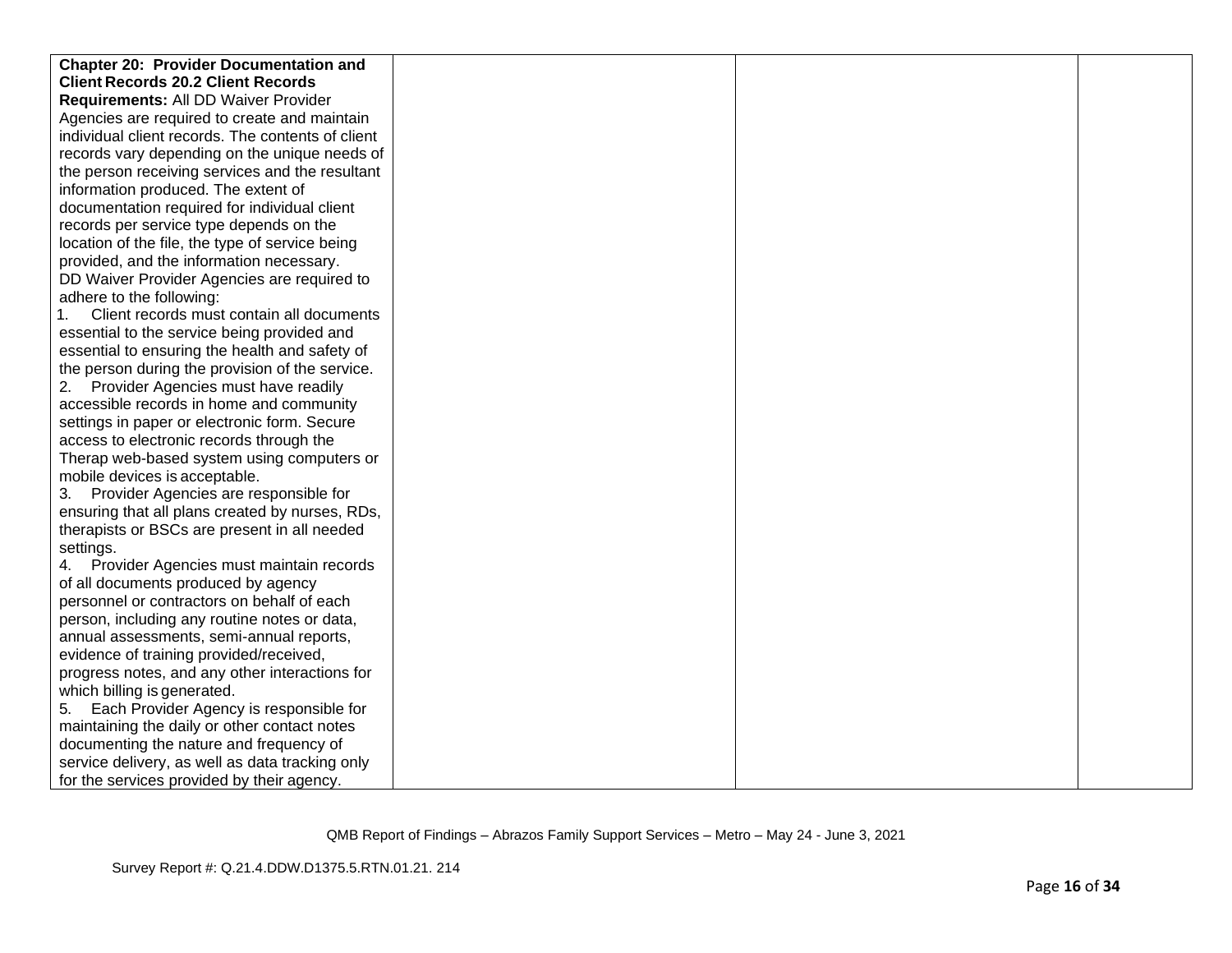| minimum requirements for records to be<br>stored in agency office files, the delivery site,<br>or with DSP while providing services in the<br>community.<br>7. All records pertaining to JCMs must be<br>retained permanently and must be made<br>available to DDSD upon request, upon the<br>termination or expiration of a provider<br>agreement, or upon provider withdrawal from<br>services. | The current Client File Matrix found in<br>6.<br>Appendix A Client File Matrix details the |  |  |
|---------------------------------------------------------------------------------------------------------------------------------------------------------------------------------------------------------------------------------------------------------------------------------------------------------------------------------------------------------------------------------------------------|--------------------------------------------------------------------------------------------|--|--|
|                                                                                                                                                                                                                                                                                                                                                                                                   |                                                                                            |  |  |
|                                                                                                                                                                                                                                                                                                                                                                                                   |                                                                                            |  |  |
|                                                                                                                                                                                                                                                                                                                                                                                                   |                                                                                            |  |  |
|                                                                                                                                                                                                                                                                                                                                                                                                   |                                                                                            |  |  |
|                                                                                                                                                                                                                                                                                                                                                                                                   |                                                                                            |  |  |
|                                                                                                                                                                                                                                                                                                                                                                                                   |                                                                                            |  |  |
|                                                                                                                                                                                                                                                                                                                                                                                                   |                                                                                            |  |  |
|                                                                                                                                                                                                                                                                                                                                                                                                   |                                                                                            |  |  |
|                                                                                                                                                                                                                                                                                                                                                                                                   |                                                                                            |  |  |
|                                                                                                                                                                                                                                                                                                                                                                                                   |                                                                                            |  |  |
|                                                                                                                                                                                                                                                                                                                                                                                                   |                                                                                            |  |  |
|                                                                                                                                                                                                                                                                                                                                                                                                   |                                                                                            |  |  |
|                                                                                                                                                                                                                                                                                                                                                                                                   |                                                                                            |  |  |
|                                                                                                                                                                                                                                                                                                                                                                                                   |                                                                                            |  |  |
|                                                                                                                                                                                                                                                                                                                                                                                                   |                                                                                            |  |  |
|                                                                                                                                                                                                                                                                                                                                                                                                   |                                                                                            |  |  |
|                                                                                                                                                                                                                                                                                                                                                                                                   |                                                                                            |  |  |
|                                                                                                                                                                                                                                                                                                                                                                                                   |                                                                                            |  |  |
|                                                                                                                                                                                                                                                                                                                                                                                                   |                                                                                            |  |  |
|                                                                                                                                                                                                                                                                                                                                                                                                   |                                                                                            |  |  |
|                                                                                                                                                                                                                                                                                                                                                                                                   |                                                                                            |  |  |
|                                                                                                                                                                                                                                                                                                                                                                                                   |                                                                                            |  |  |
|                                                                                                                                                                                                                                                                                                                                                                                                   |                                                                                            |  |  |
|                                                                                                                                                                                                                                                                                                                                                                                                   |                                                                                            |  |  |
|                                                                                                                                                                                                                                                                                                                                                                                                   |                                                                                            |  |  |
|                                                                                                                                                                                                                                                                                                                                                                                                   |                                                                                            |  |  |
|                                                                                                                                                                                                                                                                                                                                                                                                   |                                                                                            |  |  |
|                                                                                                                                                                                                                                                                                                                                                                                                   |                                                                                            |  |  |
|                                                                                                                                                                                                                                                                                                                                                                                                   |                                                                                            |  |  |
|                                                                                                                                                                                                                                                                                                                                                                                                   |                                                                                            |  |  |
|                                                                                                                                                                                                                                                                                                                                                                                                   |                                                                                            |  |  |
|                                                                                                                                                                                                                                                                                                                                                                                                   |                                                                                            |  |  |
|                                                                                                                                                                                                                                                                                                                                                                                                   |                                                                                            |  |  |
|                                                                                                                                                                                                                                                                                                                                                                                                   |                                                                                            |  |  |
|                                                                                                                                                                                                                                                                                                                                                                                                   |                                                                                            |  |  |
|                                                                                                                                                                                                                                                                                                                                                                                                   |                                                                                            |  |  |
|                                                                                                                                                                                                                                                                                                                                                                                                   |                                                                                            |  |  |
|                                                                                                                                                                                                                                                                                                                                                                                                   |                                                                                            |  |  |
|                                                                                                                                                                                                                                                                                                                                                                                                   |                                                                                            |  |  |
|                                                                                                                                                                                                                                                                                                                                                                                                   |                                                                                            |  |  |
|                                                                                                                                                                                                                                                                                                                                                                                                   |                                                                                            |  |  |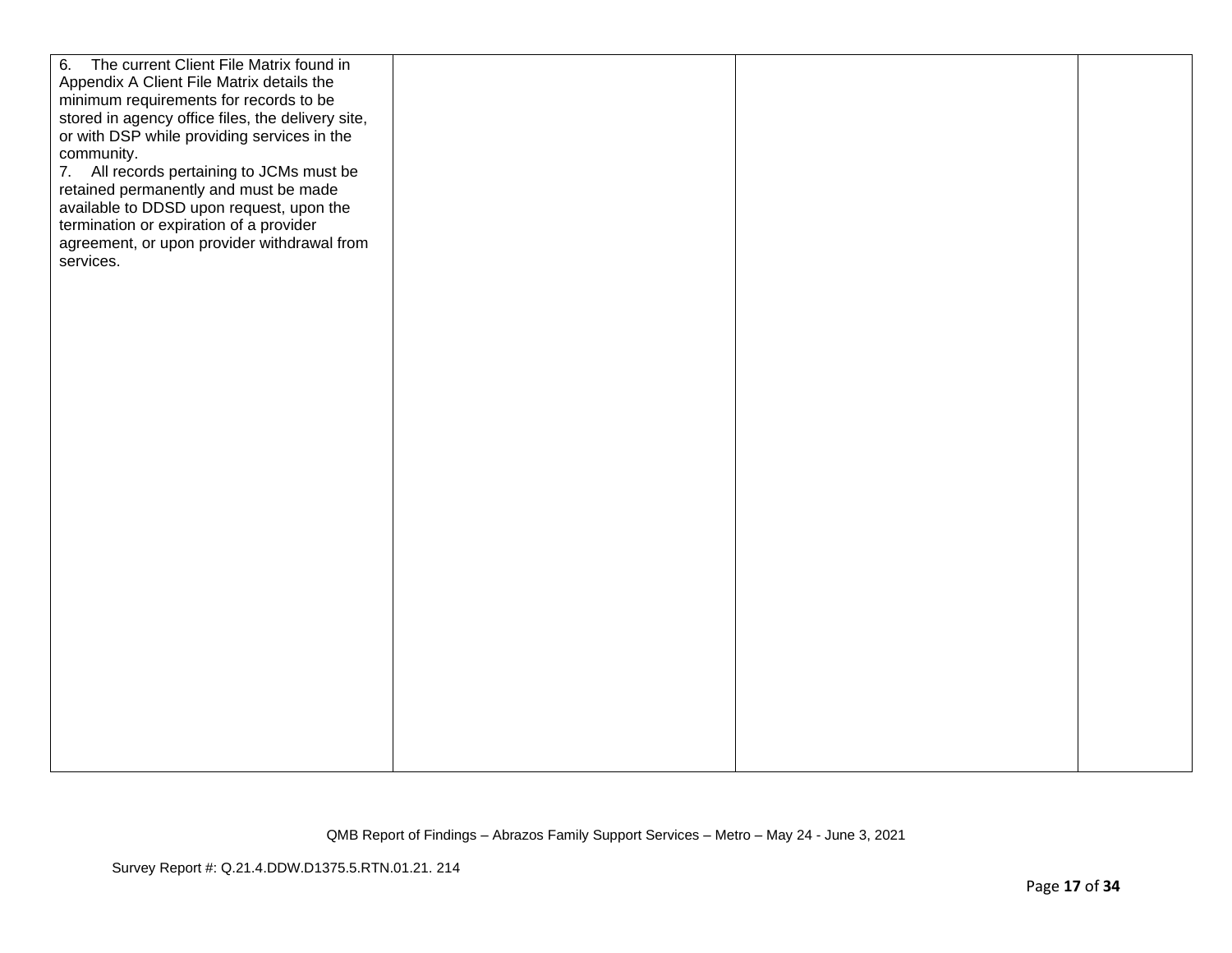| <b>Standard of Care</b>                                                                                                                                          | <b>Deficiencies</b>                                     | Agency Plan of Correction, On-going QA/QI<br>and Responsible Party                         | <b>Completion</b><br><b>Date</b> |  |  |
|------------------------------------------------------------------------------------------------------------------------------------------------------------------|---------------------------------------------------------|--------------------------------------------------------------------------------------------|----------------------------------|--|--|
| Service Domain: Health and Welfare - The state, on an ongoing basis, identifies, addresses and seeks to prevent occurrences of abuse, neglect and                |                                                         |                                                                                            |                                  |  |  |
| exploitation. Individuals shall be afforded their basic human rights. The provider supports individuals to access needed healthcare services in a timely manner. |                                                         |                                                                                            |                                  |  |  |
| Tag #1A15.2 Administrative Case File:                                                                                                                            | <b>Condition of Participation Level Deficiency</b>      |                                                                                            |                                  |  |  |
| <b>Healthcare Documentation (Therap and</b>                                                                                                                      |                                                         |                                                                                            |                                  |  |  |
| <b>Required Plans)</b>                                                                                                                                           |                                                         |                                                                                            |                                  |  |  |
| Developmental Disabilities (DD) Waiver                                                                                                                           | After an analysis of the evidence it has been           | Provider:                                                                                  |                                  |  |  |
| Service Standards 2/26/2018; Re-Issue:                                                                                                                           | determined there is a significant potential for a       | <b>State your Plan of Correction for the</b>                                               |                                  |  |  |
| 12/28/2018; Eff 1/1/2019                                                                                                                                         | negative outcome to occur.                              | deficiencies cited in this tag here (How is the                                            |                                  |  |  |
| <b>Chapter 20: Provider Documentation and</b>                                                                                                                    |                                                         | deficiency going to be corrected? This can be                                              |                                  |  |  |
| <b>Client Records: 20.2 Client Records</b>                                                                                                                       | Based on record review, the Agency did not              | specific to each deficiency cited or if possible an<br>overall correction?): $\rightarrow$ |                                  |  |  |
| Requirements: All DD Waiver Provider                                                                                                                             | maintain the required documentation in the              |                                                                                            |                                  |  |  |
| Agencies are required to create and maintain                                                                                                                     | Individuals Agency Record as required by                |                                                                                            |                                  |  |  |
| individual client records. The contents of client                                                                                                                | standard for 2 of 4 individuals.                        |                                                                                            |                                  |  |  |
| records vary depending on the unique needs                                                                                                                       |                                                         |                                                                                            |                                  |  |  |
| of the person receiving services and the                                                                                                                         | Review of the administrative individual case            |                                                                                            |                                  |  |  |
| resultant information produced. The extent of                                                                                                                    | files revealed the following items were not             |                                                                                            |                                  |  |  |
| documentation required for individual client                                                                                                                     | found, incomplete, and/or not current:                  |                                                                                            |                                  |  |  |
| records per service type depends on the                                                                                                                          |                                                         | <b>Provider:</b>                                                                           |                                  |  |  |
| location of the file, the type of service being                                                                                                                  | <b>Healthcare Passport:</b>                             | <b>Enter your ongoing Quality</b>                                                          |                                  |  |  |
| provided, and the information necessary.                                                                                                                         | $\triangleright$ Did not contain Information regarding  | <b>Assurance/Quality Improvement</b>                                                       |                                  |  |  |
| DD Waiver Provider Agencies are required to                                                                                                                      | Insurance/ (#1) (Note: Corrected during the             | processes as it related to this tag number                                                 |                                  |  |  |
| adhere to the following:                                                                                                                                         | on-site survey. Provider please complete                | here (What is going to be done? How many                                                   |                                  |  |  |
| 1. Client records must contain all documents                                                                                                                     | POC for ongoing QA/QI.)                                 | individuals is this going to affect? How often will                                        |                                  |  |  |
| essential to the service being provided and                                                                                                                      |                                                         | this be completed? Who is responsible? What                                                |                                  |  |  |
| essential to ensuring the health and safety of                                                                                                                   | $\triangleright$ Did not contain name of Physician (#2) | steps will be taken if issues are found?): $\rightarrow$                                   |                                  |  |  |
| the person during the provision of the service.                                                                                                                  | (Note: Corrected during the on-site survey.             |                                                                                            |                                  |  |  |
| 2. Provider Agencies must have readily                                                                                                                           | Provider please complete POC for ongoing                |                                                                                            |                                  |  |  |
| accessible records in home and community                                                                                                                         | QA/QI.)                                                 |                                                                                            |                                  |  |  |
| settings in paper or electronic form. Secure                                                                                                                     |                                                         |                                                                                            |                                  |  |  |
| access to electronic records through the                                                                                                                         |                                                         |                                                                                            |                                  |  |  |
| Therap web-based system using computers or                                                                                                                       |                                                         |                                                                                            |                                  |  |  |
| mobile devices is acceptable.                                                                                                                                    |                                                         |                                                                                            |                                  |  |  |
| 3. Provider Agencies are responsible for                                                                                                                         |                                                         |                                                                                            |                                  |  |  |
| ensuring that all plans created by nurses, RDs,                                                                                                                  |                                                         |                                                                                            |                                  |  |  |
| therapists or BSCs are present in all needed                                                                                                                     |                                                         |                                                                                            |                                  |  |  |
| settings.                                                                                                                                                        |                                                         |                                                                                            |                                  |  |  |
| 4. Provider Agencies must maintain records                                                                                                                       |                                                         |                                                                                            |                                  |  |  |
| of all documents produced by agency                                                                                                                              |                                                         |                                                                                            |                                  |  |  |
| personnel or contractors on behalf of each                                                                                                                       |                                                         |                                                                                            |                                  |  |  |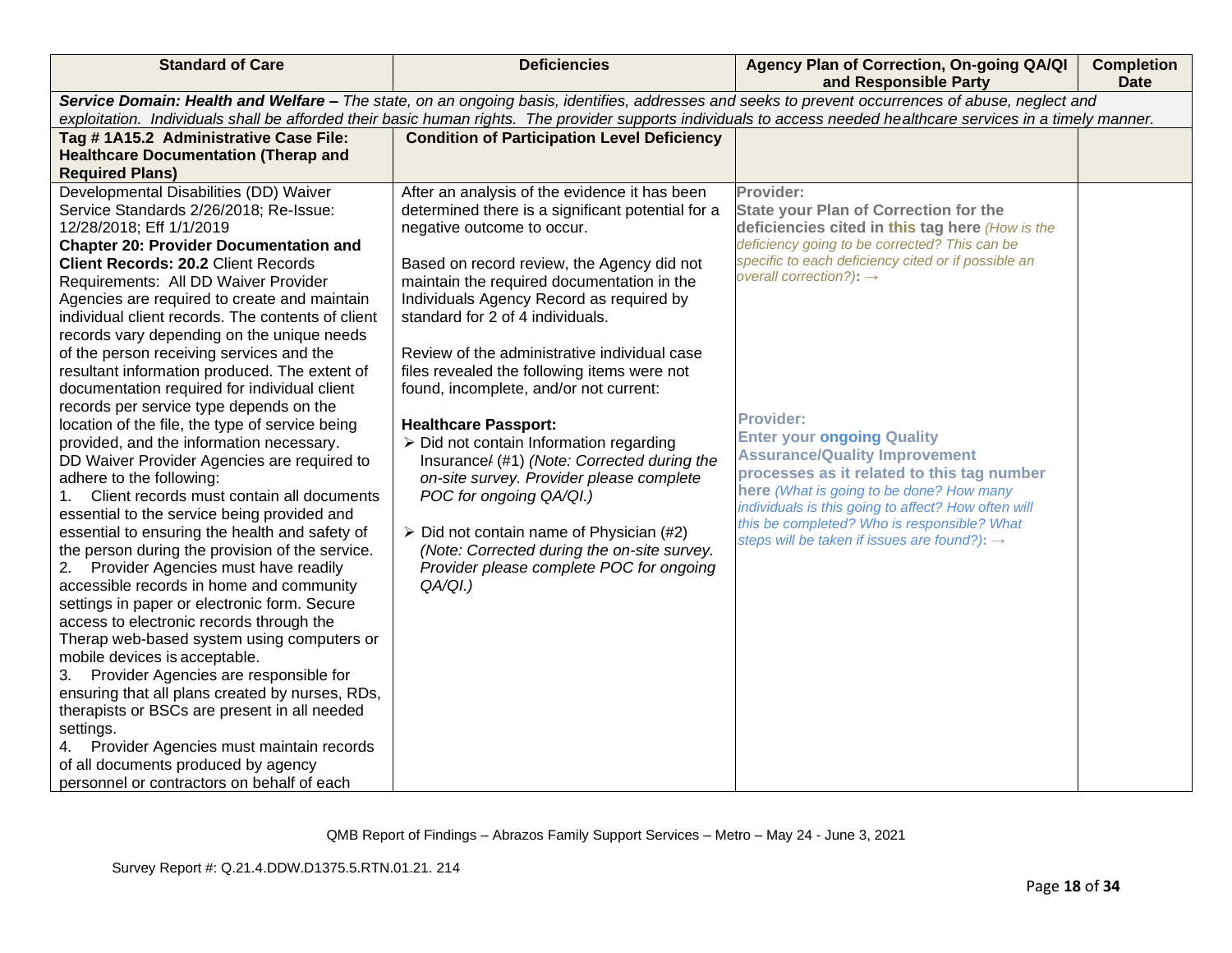| person, including any routine notes or data,      |  |  |
|---------------------------------------------------|--|--|
| annual assessments, semi-annual reports,          |  |  |
| evidence of training provided/received,           |  |  |
| progress notes, and any other interactions for    |  |  |
| which billing is generated.                       |  |  |
|                                                   |  |  |
| Each Provider Agency is responsible for<br>5.     |  |  |
| maintaining the daily or other contact notes      |  |  |
| documenting the nature and frequency of           |  |  |
| service delivery, as well as data tracking only   |  |  |
| for the services provided by their agency.        |  |  |
| The current Client File Matrix found in<br>6.     |  |  |
| Appendix A Client File Matrix details the         |  |  |
| minimum requirements for records to be            |  |  |
| stored in agency office files, the delivery site, |  |  |
| or with DSP while providing services in the       |  |  |
| community.                                        |  |  |
| 7. All records pertaining to JCMs must be         |  |  |
| retained permanently and must be made             |  |  |
| available to DDSD upon request, upon the          |  |  |
| termination or expiration of a provider           |  |  |
| agreement, or upon provider withdrawal from       |  |  |
| services.                                         |  |  |
| <b>Chapter 3 Safeguards: 3.1.1 Decision</b>       |  |  |
| <b>Consultation Process (DCP): Health</b>         |  |  |
| decisions are the sole domain of waiver           |  |  |
| participants, their guardians or healthcare       |  |  |
| decision makers. Participants and their           |  |  |
| healthcare decision makers can confidently        |  |  |
| make decisions that are compatible with their     |  |  |
| personal and cultural values. Provider            |  |  |
| Agencies are required to support the informed     |  |  |
| decision making of waiver participants by         |  |  |
| supporting access to medical consultation,        |  |  |
| information, and other available resources        |  |  |
| according to the following:                       |  |  |
| 1. The DCP is used when a person or               |  |  |
| his/her guardian/healthcare decision maker        |  |  |
| has concerns, needs more information about        |  |  |
| health-related issues, or has decided not to      |  |  |
|                                                   |  |  |
| follow all or part of an order, recommendation,   |  |  |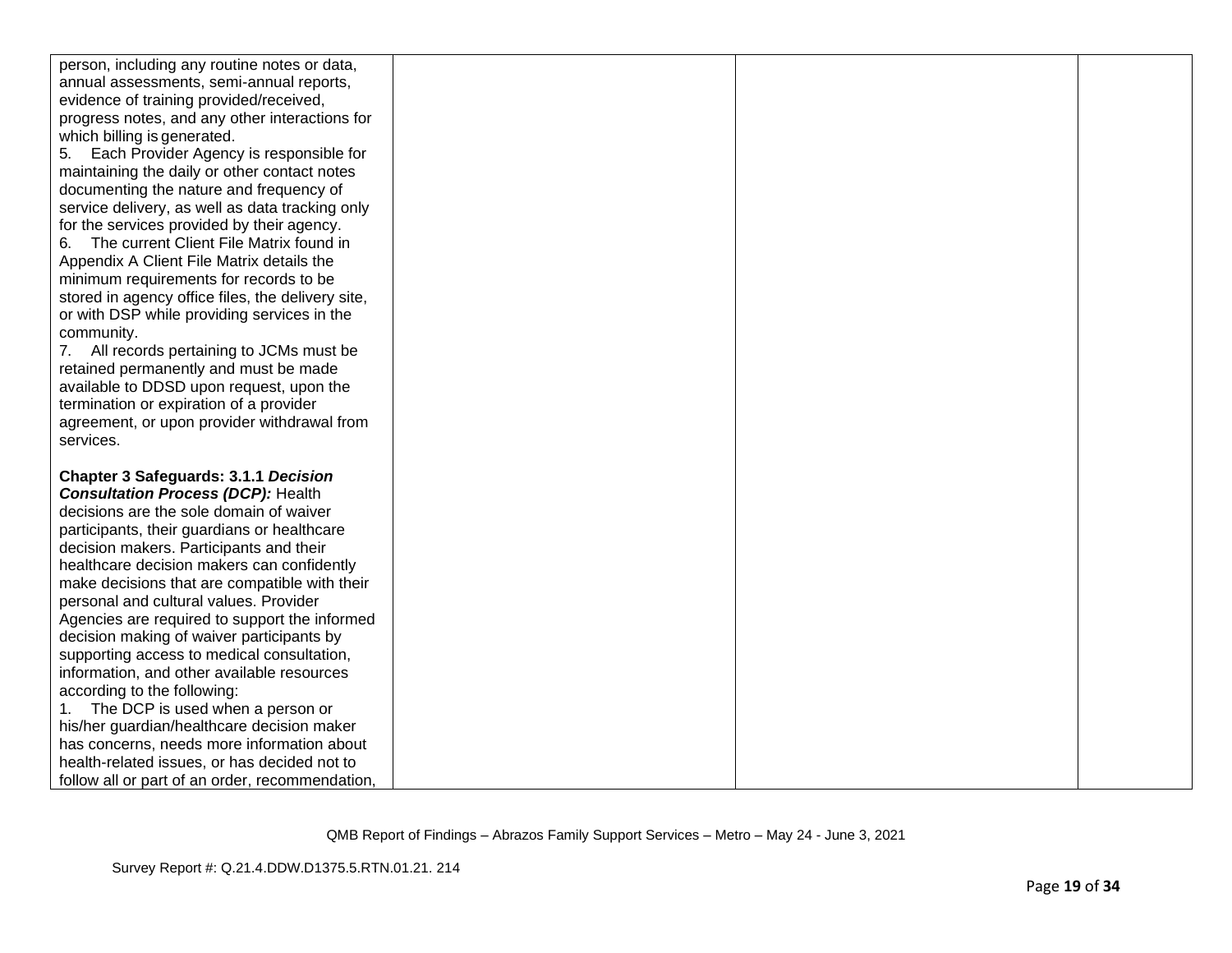| or suggestion. This includes, but is not limited |  |  |
|--------------------------------------------------|--|--|
| to:                                              |  |  |
| a. medical orders or recommendations from        |  |  |
| the Primary Care Practitioner, Specialists       |  |  |
| or other licensed medical or healthcare          |  |  |
| practitioners such as a Nurse Practitioner       |  |  |
| (NP or CNP), Physician Assistant (PA) or         |  |  |
| Dentist;                                         |  |  |
| b. clinical recommendations made by              |  |  |
| registered/licensed clinicians who are           |  |  |
| either members of the IDT or clinicians          |  |  |
| who have performed an evaluation such            |  |  |
| as a video-fluoroscopy;                          |  |  |
| c. health related recommendations or             |  |  |
| suggestions from oversight activities such       |  |  |
| as the Individual Quality Review (IQR) or        |  |  |
| other DOH review or oversight activities;        |  |  |
| and                                              |  |  |
| d. recommendations made through a                |  |  |
| Healthcare Plan (HCP), including a               |  |  |
| <b>Comprehensive Aspiration Risk</b>             |  |  |
| Management Plan (CARMP), or another              |  |  |
| plan.                                            |  |  |
|                                                  |  |  |
| 2. When the person/guardian disagrees with a     |  |  |
| recommendation or does not agree with the        |  |  |
| implementation of that recommendation,           |  |  |
| Provider Agencies follow the DCP and attend      |  |  |
| the meeting coordinated by the CM. During        |  |  |
| this meeting:                                    |  |  |
| a. Providers inform the person/guardian of       |  |  |
| the rationale for that recommendation,           |  |  |
| so that the benefit is made clear. This          |  |  |
| will be done in layman's terms and will          |  |  |
| include basic sharing of information             |  |  |
| designed to assist the person/guardian           |  |  |
| with understanding the risks and benefits        |  |  |
| of the recommendation.                           |  |  |
| The information will be focused on the           |  |  |
| specific area of concern by the                  |  |  |
| person/guardian. Alternatives should be          |  |  |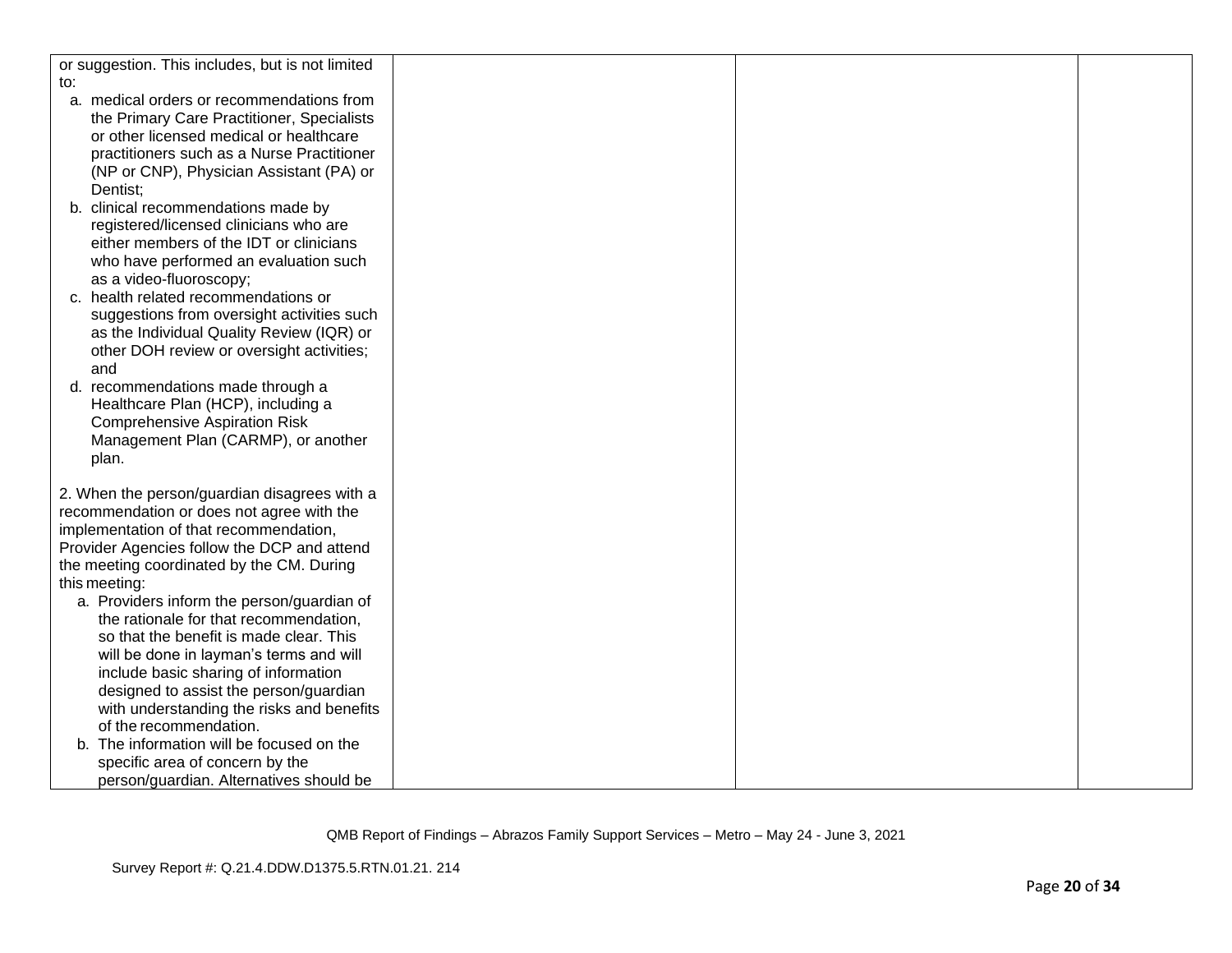| presented, when available, if the<br>guardian is interested in considering<br>other options for implementation.<br>c. Providers support the person/guardian to<br>make an informed decision.<br>d. The decision made by the<br>person/guardian during the meeting is<br>accepted; plans are modified; and the<br>IDT honors this health decision in every<br>setting. |  |  |
|-----------------------------------------------------------------------------------------------------------------------------------------------------------------------------------------------------------------------------------------------------------------------------------------------------------------------------------------------------------------------|--|--|
| <b>Chapter 13 Nursing Services: 13.2.5</b><br><b>Electronic Nursing Assessment and</b><br><b>Planning Process:</b> The nursing assessment<br>process includes several DDSD mandated<br>tools: the electronic Comprehensive Nursing                                                                                                                                    |  |  |
| Assessment Tool (e-CHAT), the Aspiration<br>Risk Screening Tool (ARST) and the<br>Medication Administration Assessment Tool<br>(MAAT). This process includes developing<br>and training Health Care Plans and Medical<br>Emergency Response Plans.                                                                                                                    |  |  |
| The following hierarchy is based on budgeted<br>services and is used to identify which Provider<br>Agency nurse has primary responsibility for<br>completion of the nursing assessment process<br>and related subsequent planning and training.<br>Additional communication and collaboration for                                                                     |  |  |
| planning specific to CCS or CIE services may<br>be needed.<br>The hierarchy for Nursing Assessment and<br>Planning responsibilities is:<br>1. Living Supports: Supported Living, IMLS or<br>Family Living via ANS;                                                                                                                                                    |  |  |
| 2. Customized Community Supports- Group;<br>and<br>3. Adult Nursing Services (ANS):<br>a. for persons in Community Inclusion<br>with health-related needs; or                                                                                                                                                                                                         |  |  |
| b. if no residential services are budgeted<br>but assessment is desired and health                                                                                                                                                                                                                                                                                    |  |  |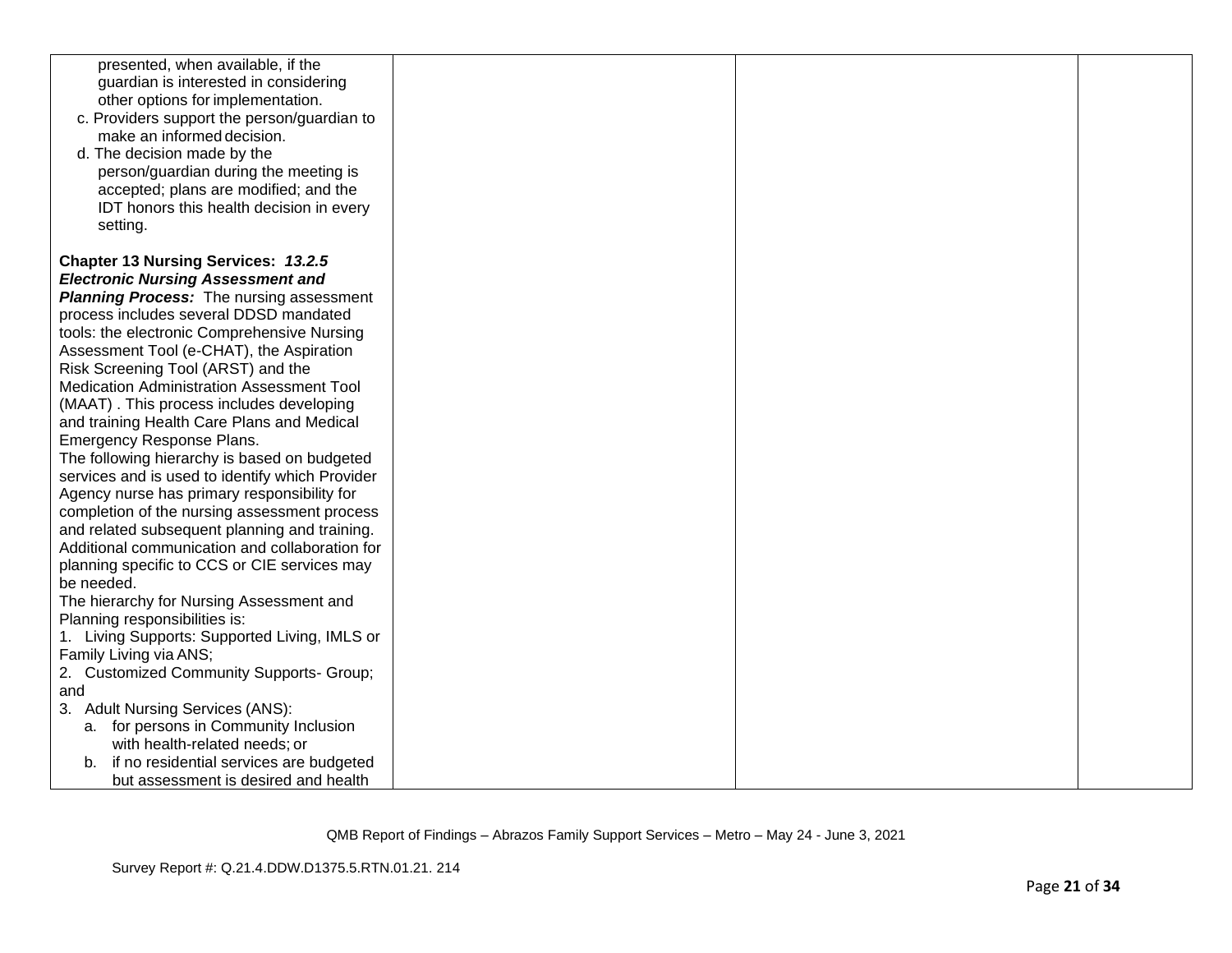| needs may exist.                                             |  |  |
|--------------------------------------------------------------|--|--|
| 13.2.6 The Electronic Comprehensive                          |  |  |
| <b>Health Assessment Tool (e-CHAT)</b>                       |  |  |
| 1. The e-CHAT is a nursing assessment. It                    |  |  |
| may not be delegated by a licensed nurse to a                |  |  |
| non-licensed person.                                         |  |  |
| 2. The nurse must see the person face-to-face                |  |  |
| to complete the nursing assessment.                          |  |  |
| Additional information may be gathered from                  |  |  |
| members of the IDT and other sources.                        |  |  |
| 3. An e-CHAT is required for persons in FL,                  |  |  |
| SL, IMLS, or CCS-Group. All other DD Waiver                  |  |  |
| recipients may obtain an e-CHAT if needed or                 |  |  |
| desired by adding ANS hours for assessment                   |  |  |
| and consultation to their budget.                            |  |  |
| 4. When completing the e-CHAT, the nurse is                  |  |  |
| required to review and update the electronic                 |  |  |
| record and consider the diagnoses,                           |  |  |
| medications, treatments, and overall status of               |  |  |
| the person. Discussion with others may be                    |  |  |
| needed to obtain critical information.                       |  |  |
| 5. The nurse is required to complete all the e-              |  |  |
| CHAT assessment questions and add                            |  |  |
| additional pertinent information in all comment<br>sections. |  |  |
|                                                              |  |  |
| 13.2.7 Aspiration Risk Management                            |  |  |
| <b>Screening Tool (ARST)</b>                                 |  |  |
|                                                              |  |  |
| <b>13.2.8 Medication Administration</b>                      |  |  |
| <b>Assessment Tool (MAAT):</b>                               |  |  |
| 1. A licensed nurse completes the                            |  |  |
| <b>DDSD Medication Administration</b>                        |  |  |
| Assessment Tool (MAAT) at least two                          |  |  |
| weeks before the annual ISP meeting.                         |  |  |
| 2. After completion of the MAAT, the nurse                   |  |  |
| will present recommendations regarding the                   |  |  |
| level of assistance with medication delivery                 |  |  |
| (AWMD) to the IDT. A copy of the MAAT will                   |  |  |
| be sent to all the team members two weeks                    |  |  |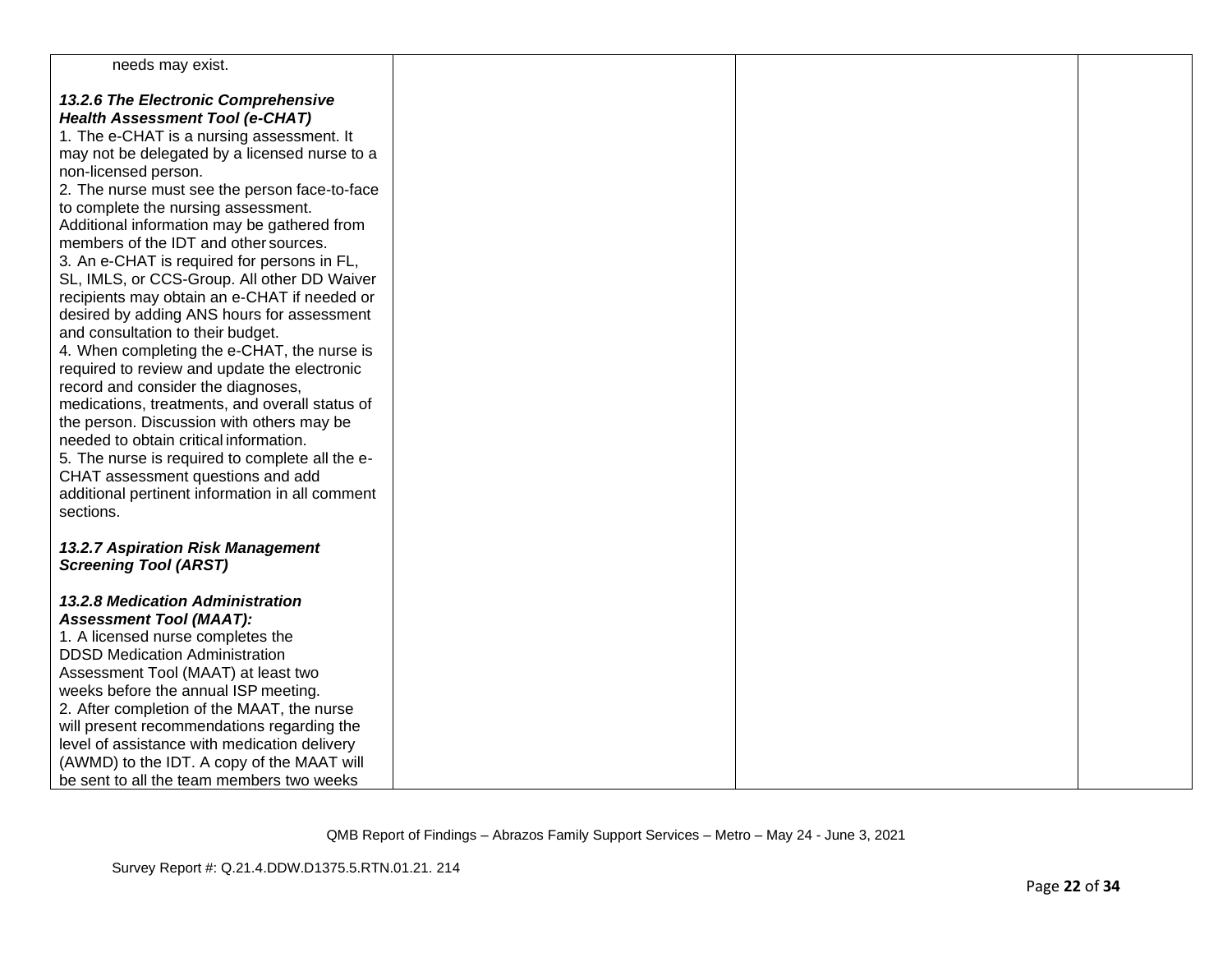| before the annual ISP meeting and the            |  |  |
|--------------------------------------------------|--|--|
| original MAAT will be retained in the Provider   |  |  |
| Agency records.                                  |  |  |
| 3. Decisions about medication delivery           |  |  |
| are made by the IDT to promote a                 |  |  |
| person's maximum independence and                |  |  |
| community integration. The IDT will              |  |  |
| reach consensus regarding which                  |  |  |
| criteria the person meets, as indicated          |  |  |
| by the results of the MAAT and the               |  |  |
| nursing recommendations, and the                 |  |  |
| decision is documented this in the ISP.          |  |  |
|                                                  |  |  |
|                                                  |  |  |
| 13.2.9 Healthcare Plans (HCP):                   |  |  |
| 1. At the nurse's discretion, based on prudent   |  |  |
| nursing practice, interim HCPs may be            |  |  |
| developed to address issues that must be         |  |  |
| implemented immediately after admission,         |  |  |
| readmission or change of medical condition to    |  |  |
| provide safe services prior to completion of the |  |  |
| e-CHAT and formal care planning process.         |  |  |
| This includes interim ARM plans for those        |  |  |
| persons newly identified at moderate or high     |  |  |
| risk for aspiration. All interim plans must be   |  |  |
| removed if the plan is no longer needed or       |  |  |
| when final HCP including CARMPs are in           |  |  |
| place to avoid duplication of plans.             |  |  |
| 2. In collaboration with the IDT, the agency     |  |  |
| nurse is required to create HCPs that address    |  |  |
| all the areas identified as required in the most |  |  |
| current e-CHAT summary report which is           |  |  |
| indicated by "R" in the HCP column. At the       |  |  |
| nurse's sole discretion, based on prudent        |  |  |
| nursing practice, HCPs may be combined           |  |  |
| where clinically appropriate. The nurse should   |  |  |
|                                                  |  |  |
| use nursing judgment to determine whether to     |  |  |
| also include HCPs for any of the areas           |  |  |
| indicated by "C" on the e-CHAT summary           |  |  |
| report. The nurse may also create other HCPs     |  |  |
| plans that the nurse determines are warranted.   |  |  |
|                                                  |  |  |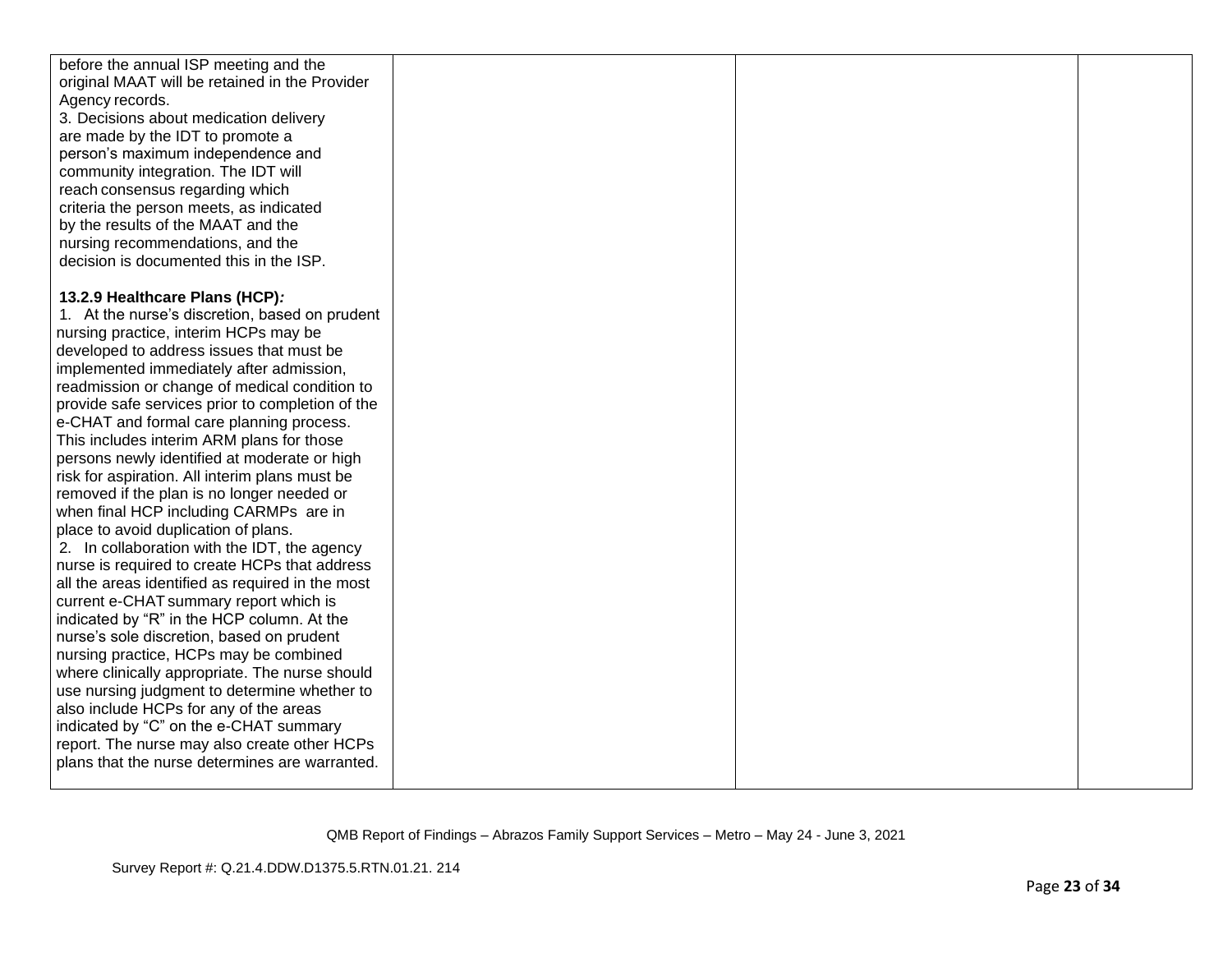| 13.2.10 Medical Emergency Response Plan<br>(MERP):<br>1. The agency nurse is required to develop a<br>Medical Emergency Response Plan (MERP)<br>for all conditions marked with an "R" in the e-<br>CHAT summary report. The agency nurse<br>should use her/his clinical judgment and input<br>from the Interdisciplinary Team (IDT) to<br>determine whether shown as "C" in the e-<br>CHAT summary report or other conditions also<br>warrant a MERP.<br>2. MERPs are required for persons who have<br>one or more conditions or illnesses that<br>present a likely potential to become a life-<br>threatening situation.                                                                      |  |  |
|------------------------------------------------------------------------------------------------------------------------------------------------------------------------------------------------------------------------------------------------------------------------------------------------------------------------------------------------------------------------------------------------------------------------------------------------------------------------------------------------------------------------------------------------------------------------------------------------------------------------------------------------------------------------------------------------|--|--|
| <b>Chapter 20: Provider Documentation and</b><br>Client Records: 20.5.3 Health Passport and<br>Physician Consultation Form: All Primary<br>and Secondary Provider Agencies must use<br>the Health Passport and Physician<br>Consultation form from the Therap system.<br>This standardized document contains<br>individual, physician and emergency contact<br>information, a complete list of current medical<br>diagnoses, health and safety risk factors,<br>allergies, and information regarding insurance,<br>guardianship, and advance directives. The<br>Health Passport also includes a standardized<br>form to use at medical appointments called the<br>Physician Consultation form. |  |  |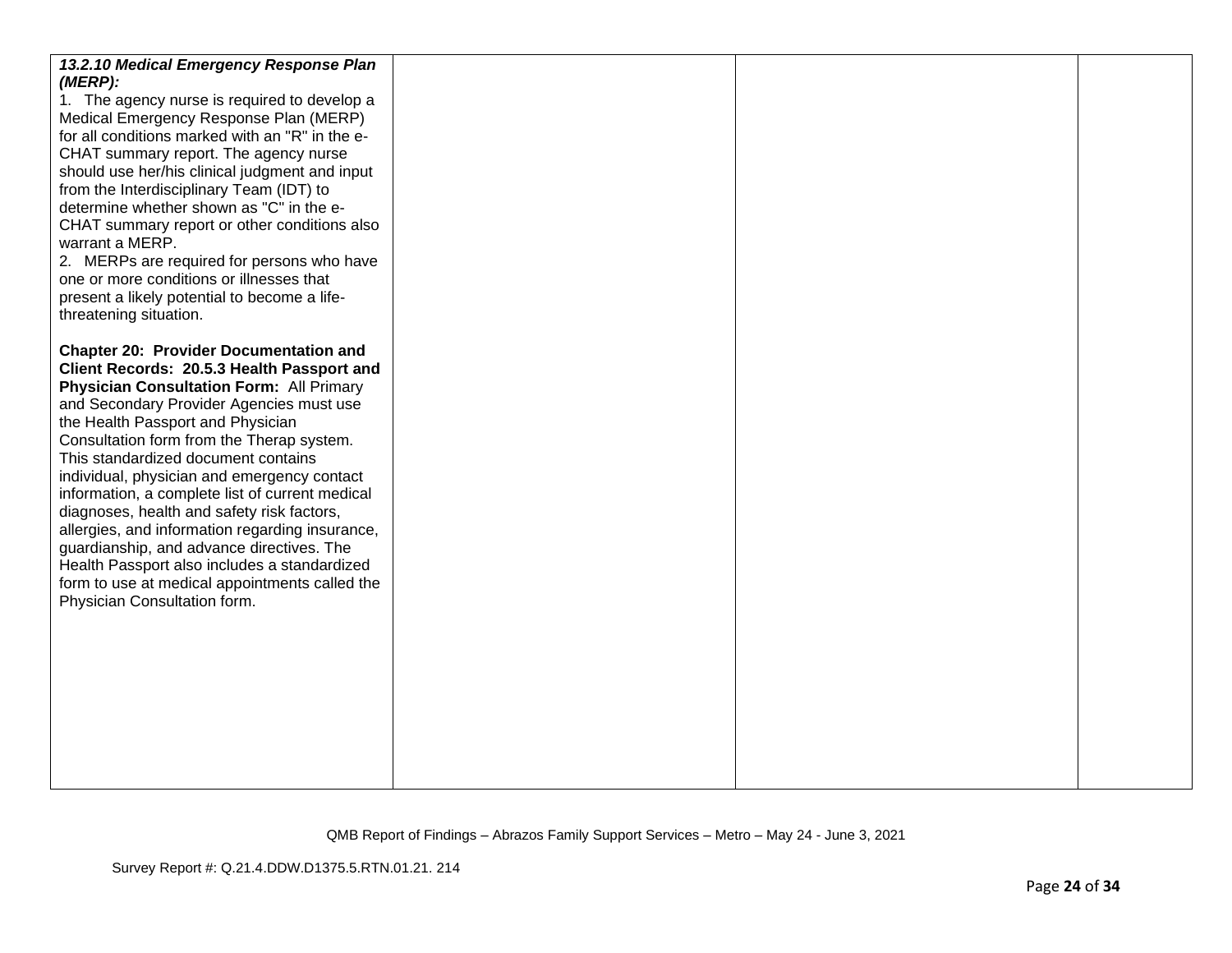| Tag #1A31 Client Rights / Human Rights                                           | <b>Condition of Participation Level Deficiency</b> |                                                                                                    |  |
|----------------------------------------------------------------------------------|----------------------------------------------------|----------------------------------------------------------------------------------------------------|--|
| NMAC 7.26.3.11 RESTRICTIONS OR                                                   | After an analysis of the evidence, it has been     | Provider:                                                                                          |  |
| <b>LIMITATION OF CLIENT'S RIGHTS:</b>                                            | determined there is a significant potential for a  | <b>State your Plan of Correction for the</b>                                                       |  |
| A. A service provider shall not restrict or limit                                | negative outcome to occur.                         | deficiencies cited in this tag here (How is the                                                    |  |
| a client's rights except:                                                        |                                                    | deficiency going to be corrected? This can be                                                      |  |
| (1) where the restriction or limitation is                                       | Based on record review and/or interview, the       | specific to each deficiency cited or if possible an                                                |  |
| allowed in an emergency and is necessary to                                      | Agency did not ensure the rights of Individuals    | overall correction?): $\rightarrow$                                                                |  |
| prevent imminent risk of physical harm to the                                    | was not restricted or limited for 2 of 4           |                                                                                                    |  |
| client or another person; or                                                     | Individuals.                                       |                                                                                                    |  |
| (2) where the interdisciplinary team has                                         |                                                    |                                                                                                    |  |
| determined that the client's limited capacity                                    | A review of Agency Individual files indicated      |                                                                                                    |  |
| to exercise the right threatens his or her                                       | Human Rights Committee Approval was                |                                                                                                    |  |
| physical safety; or                                                              | required for restrictions.                         |                                                                                                    |  |
| (3) as provided for in Section 10.1.14 [now                                      |                                                    |                                                                                                    |  |
| Subsection N of 7.26.3.10 NMAC].                                                 | No documentation was found regarding               | <b>Provider:</b>                                                                                   |  |
|                                                                                  | Human Rights Approval for the following:           | <b>Enter your ongoing Quality</b>                                                                  |  |
| B. Any emergency intervention to prevent                                         |                                                    | <b>Assurance/Quality Improvement</b>                                                               |  |
| physical harm shall be reasonable to prevent                                     | • Positive Behavior Support Plan "Levels           | processes as it related to this tag number                                                         |  |
| harm, shall be the least restrictive                                             | Program." No evidence found of Human               | here (What is going to be done? How many                                                           |  |
| intervention necessary to meet the                                               | Rights Committee approval. (Individual #2)         | individuals is this going to affect? How often will<br>this be completed? Who is responsible? What |  |
| emergency, shall be allowed no longer than                                       |                                                    | steps will be taken if issues are found?): $\rightarrow$                                           |  |
| necessary and shall be subject to                                                | • Caregivers within arm's reach when out in        |                                                                                                    |  |
| interdisciplinary team (IDT) review. The IDT                                     | the community. (Individual #1)                     |                                                                                                    |  |
| upon completion of its review may refer its                                      |                                                    |                                                                                                    |  |
| findings to the office of quality assurance.                                     |                                                    |                                                                                                    |  |
| The emergency intervention may be subject                                        |                                                    |                                                                                                    |  |
| to review by the service provider's behavioral                                   |                                                    |                                                                                                    |  |
| support committee or human rights                                                |                                                    |                                                                                                    |  |
| committee in accordance with the behavioral                                      |                                                    |                                                                                                    |  |
| support policies or other department                                             |                                                    |                                                                                                    |  |
| regulation or policy.                                                            |                                                    |                                                                                                    |  |
| C. The service provider may adopt                                                |                                                    |                                                                                                    |  |
| reasonable program policies of general                                           |                                                    |                                                                                                    |  |
| applicability to clients served by that service                                  |                                                    |                                                                                                    |  |
| provider that do not violate client rights.                                      |                                                    |                                                                                                    |  |
| [09/12/94; 01/15/97; Recompiled 10/31/01]                                        |                                                    |                                                                                                    |  |
|                                                                                  |                                                    |                                                                                                    |  |
| Developmental Disabilities (DD) Waiver<br>Service Standards 2/26/2018; Re-Issue: |                                                    |                                                                                                    |  |
| 12/28/2018; Eff 1/1/2019                                                         |                                                    |                                                                                                    |  |
|                                                                                  |                                                    |                                                                                                    |  |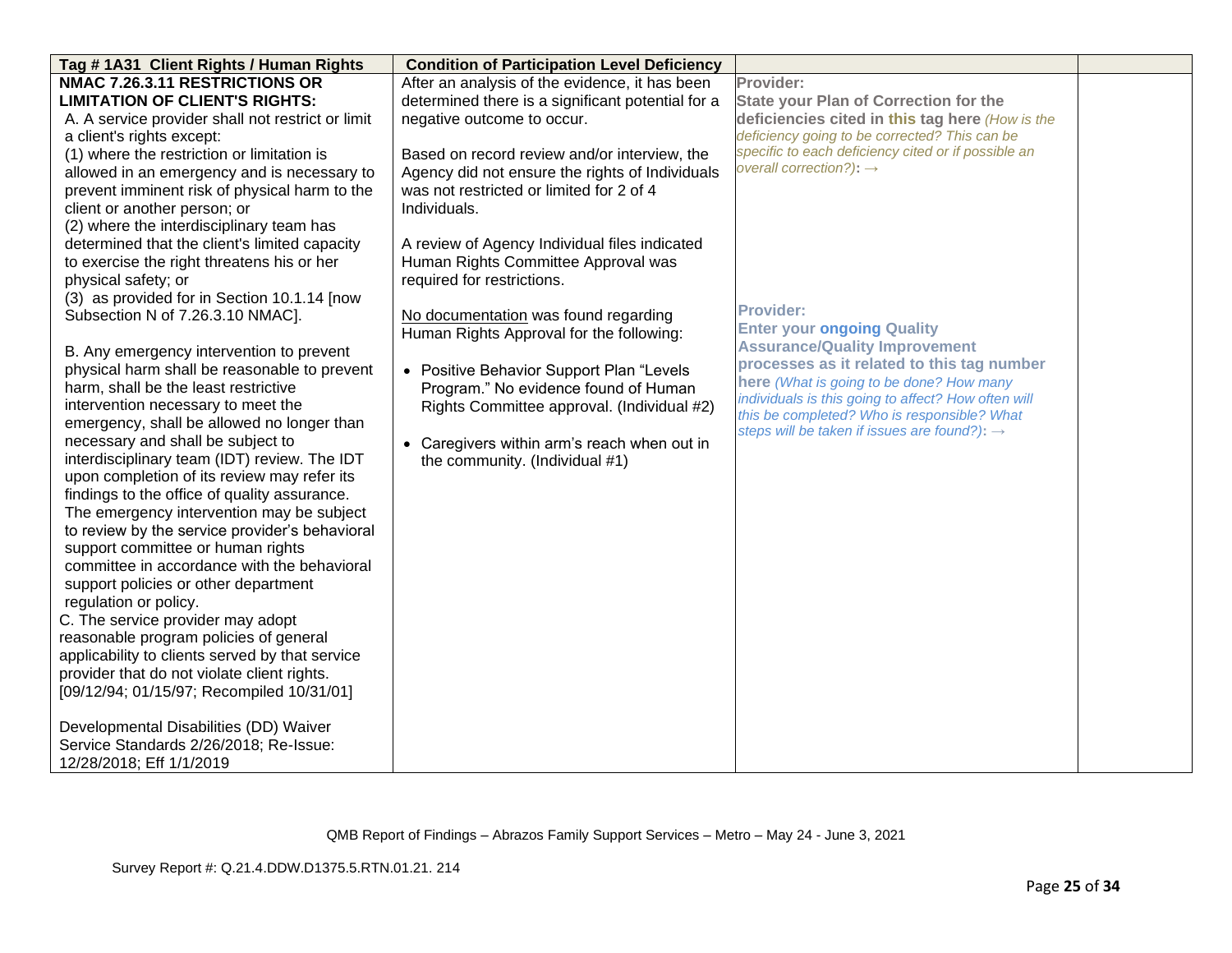| <b>Chapter 2: Human Rights:</b> Civil rights apply |  |  |
|----------------------------------------------------|--|--|
| to everyone, including all waiver participants,    |  |  |
| family members, guardians, natural supports,       |  |  |
| and Provider Agencies. Everyone has a              |  |  |
| responsibility to make sure those rights are not   |  |  |
| violated. All Provider Agencies play a role in     |  |  |
| person-centered planning (PCP) and have an         |  |  |
| obligation to contribute to the planning           |  |  |
| process, always focusing on how to best            |  |  |
| support the person.                                |  |  |
|                                                    |  |  |
| Chapter 3 Safeguards: 3.3.1 HRC                    |  |  |
| <b>Procedural Requirements:</b>                    |  |  |
| 1. An invitation to participate in the HRC         |  |  |
| meeting of a rights restriction review will be     |  |  |
| given to the person (regardless of verbal or       |  |  |
| cognitive ability), his/her guardian, and/or a     |  |  |
| family member (if desired by the person), and      |  |  |
| the Behavior Support Consultant (BSC) at           |  |  |
| least 10 working days prior to the meeting         |  |  |
| (except for in emergency situations). If the       |  |  |
| person (and/or the guardian) does not wish to      |  |  |
| attend, his/her stated preferences may be          |  |  |
| brought to the meeting by someone whom the         |  |  |
| person chooses as his/her representative.          |  |  |
| 2. The Provider Agencies that are seeking to       |  |  |
| temporarily limit the person's right(s) (e.g.,     |  |  |
| Living Supports, Community Inclusion, or BSC)      |  |  |
| are required to support the person's informed      |  |  |
| consent regarding the rights restriction, as well  |  |  |
| as their timely participation in the review.       |  |  |
| 3. The plan's author, designated staff (e.g.,      |  |  |
| agency service coordinator) and/or the CM          |  |  |
| makes a written or oral presentation to the        |  |  |
| HRC.                                               |  |  |
| 4. The results of the HRC review are reported      |  |  |
| in writing to the person supported, the            |  |  |
| guardian, the BSC, the mental health or other      |  |  |
| specialized therapy provider, and the CM           |  |  |
| within three working days of the meeting.          |  |  |
| 5. HRC committees are required to meet at          |  |  |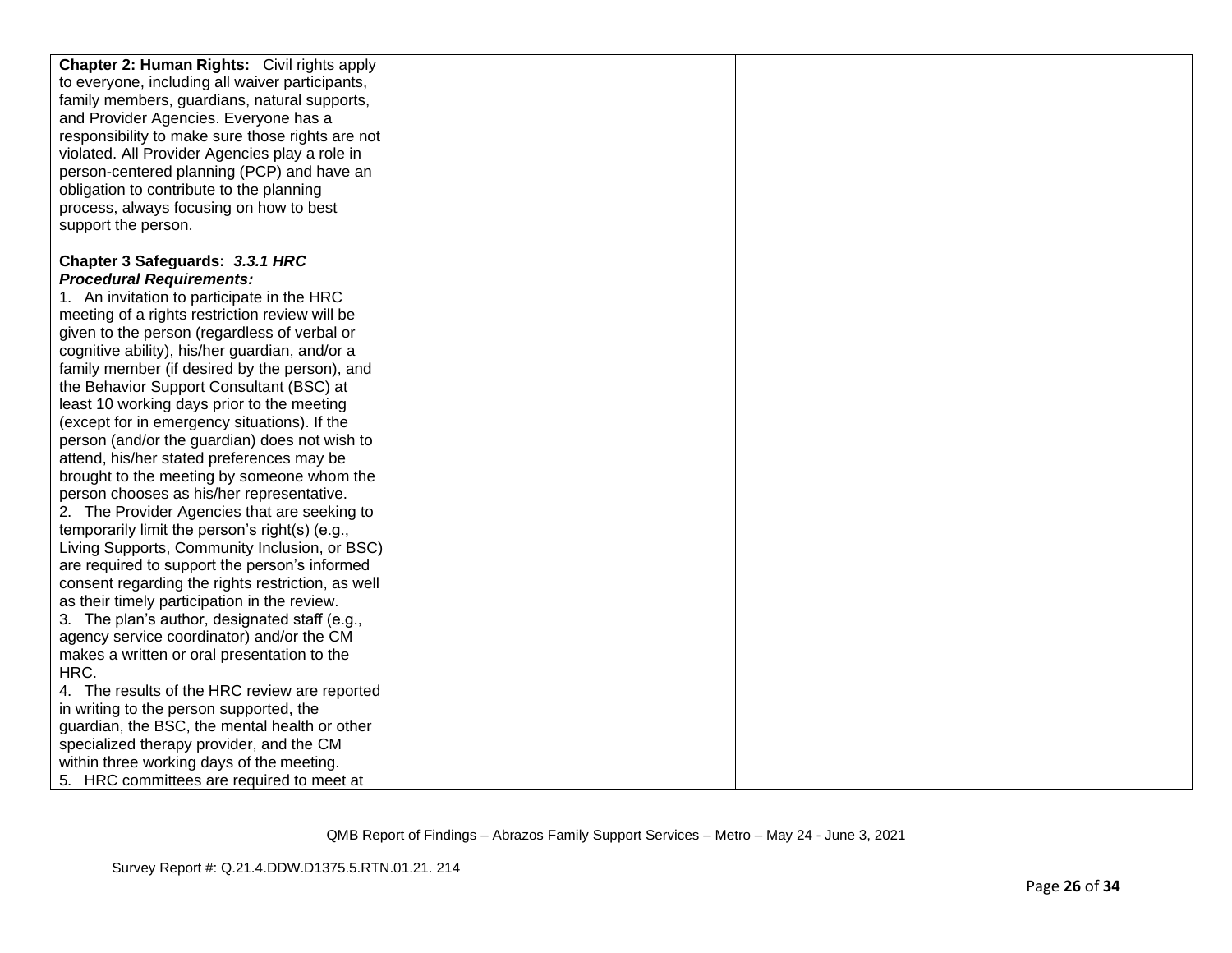| least on a quarterly basis.                         |  |  |
|-----------------------------------------------------|--|--|
| 6. A quorum to conduct an HRC meeting is at         |  |  |
| least three voting members eligible to vote in      |  |  |
| each situation and at least one must be a           |  |  |
| community member at large.                          |  |  |
| 7. HRC members who are directly involved in         |  |  |
| the services provided to the person must            |  |  |
| excuse themselves from voting in that               |  |  |
| situation.                                          |  |  |
| Each HRC is required to have a provision for        |  |  |
| emergency approval of rights restrictions           |  |  |
| based upon credible threats of harm against         |  |  |
| self or others that may arise between               |  |  |
| scheduled HRC meetings (e.g., locking up            |  |  |
| sharp knives after a serious attempt to injure      |  |  |
| self or others or a disclosure, with a credible     |  |  |
| plan, to seriously injure or kill someone). The     |  |  |
| confidential and HIPAA compliant emergency          |  |  |
| meeting may be via telephone, video or              |  |  |
| conference call, or secure email. Procedures        |  |  |
| may include an initial emergency phone              |  |  |
| meeting, and a subsequent follow-up                 |  |  |
| emergency meeting in complex and/or ongoing         |  |  |
| situations.                                         |  |  |
| 8. The HRC with primary responsibility for          |  |  |
| implementation of the rights restriction will       |  |  |
| record all meeting minutes on an individual         |  |  |
| basis, i.e., each meeting discussion for an         |  |  |
| individual will be recorded separately, and         |  |  |
| minutes of all meetings will be retained at the     |  |  |
| agency for at least six years from the final date   |  |  |
| of continuance of the restriction.                  |  |  |
|                                                     |  |  |
| 3.3.3 HRC and Behavioral Support: The               |  |  |
| HRC reviews temporary restrictions of rights        |  |  |
| that are related to medical issues or health and    |  |  |
| safety considerations such as decreased             |  |  |
| mobility (e.g., the use of bed rails due to risk of |  |  |
| falling during the night while getting out of       |  |  |
| bed). However, other temporary restrictions         |  |  |
| may be implemented because of health and            |  |  |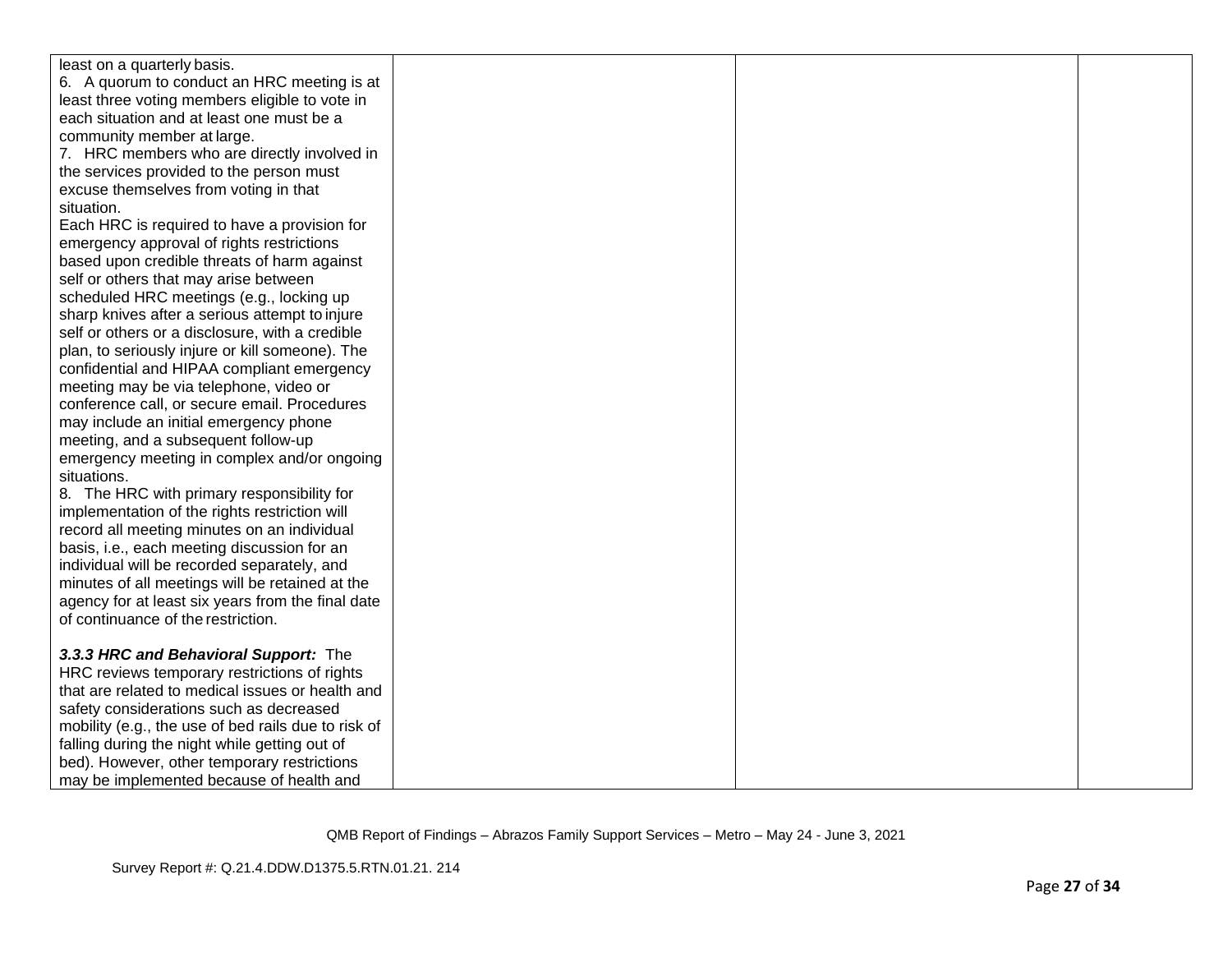| safety considerations arising from behavioral   |  |  |
|-------------------------------------------------|--|--|
| issues.                                         |  |  |
| Positive Behavioral Supports (PBS) are          |  |  |
| mandated and used when behavioral support       |  |  |
| is needed and desired by the person and/or      |  |  |
| the IDT. PBS emphasizes the acquisition and     |  |  |
| maintenance of positive skills (e.g. building   |  |  |
| healthy relationships) to increase the person's |  |  |
| quality of life understanding that a natural    |  |  |
| reduction in other challenging behaviors will   |  |  |
| follow. At times, aversive interventions may be |  |  |
| temporarily included as a part of a person's    |  |  |
| behavioral support (usually in the BCIP), and   |  |  |
| therefore, need to be reviewed prior to         |  |  |
| implementation as well as periodically while    |  |  |
| the restrictive intervention is in place. PBSPs |  |  |
| not containing aversive interventions do not    |  |  |
| require HRC review or approval.                 |  |  |
| Plans (e.g., ISPs, PBSPs, BCIPs PPMPs,          |  |  |
| and/or RMPs) that contain any aversive          |  |  |
| interventions are submitted to the HRC in       |  |  |
| advance of a meeting, except in emergency       |  |  |
| situations.                                     |  |  |
|                                                 |  |  |
| 3.3.4 Interventions Requiring HRC Review        |  |  |
| and Approval: HRCs must review prior to         |  |  |
| implementation, any plans (e.g. ISPs, PBSPs,    |  |  |
| BCIPs and/or PPMPs, RMPs), with strategies,     |  |  |
| including but not limited to:                   |  |  |
| response cost;<br>1.                            |  |  |
| 2.<br>restitution;                              |  |  |
| 3.<br>emergency physical restraint (EPR);       |  |  |
| routine use of law enforcement as part of<br>4. |  |  |
| a BCIP;                                         |  |  |
| routine use of emergency hospitalization<br>5.  |  |  |
| procedures as part of a BCIP;                   |  |  |
| use of point systems;<br>6.                     |  |  |
| use of intense, highly structured, and<br>7.    |  |  |
| specialized treatment strategies,               |  |  |
| including level systems with response           |  |  |
| cost or failure to earn components;             |  |  |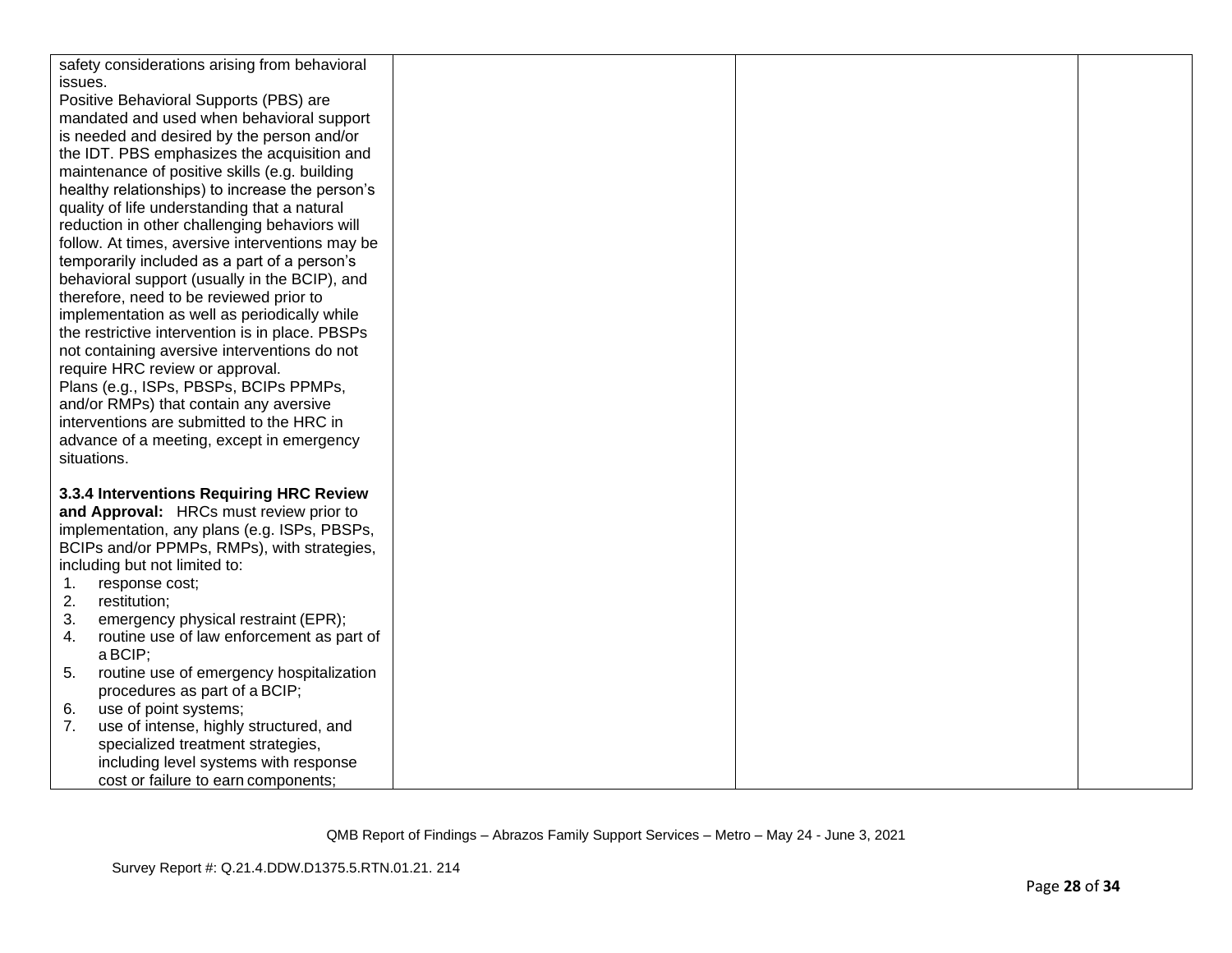| 8. | a 1:1 staff to person ratio for behavioral   |  |  |
|----|----------------------------------------------|--|--|
|    | reasons, or, very rarely, a 2:1 staff to     |  |  |
|    | person ratio for behavioral or medical       |  |  |
|    | reasons:                                     |  |  |
| 9. | use of PRN psychotropic medications;         |  |  |
|    | 10. use of protective devices for behavioral |  |  |
|    | purposes (e.g., helmets for head             |  |  |
|    | banging, Posey gloves for biting hand);      |  |  |
|    | 11. use of bed rails;                        |  |  |
|    | 12. use of a device and/or monitoring system |  |  |
|    | through PST may impact the person's          |  |  |
|    | privacy or other rights; or                  |  |  |
|    | 13. use of any alarms to alert staff to a    |  |  |
|    | person's whereabouts.                        |  |  |
|    |                                              |  |  |
|    | 3.4 Emergency Physical Restraint (EPR):      |  |  |
|    | Every person shall be free from the use of   |  |  |
|    | restrictive physical crisis intervention     |  |  |
|    | measures that are unnecessary. Provider      |  |  |
|    | Agencies who support people who may          |  |  |
|    | occasionally need intervention such as       |  |  |
|    | Emergency Physical Restraint (EPR) are       |  |  |
|    | required to institute procedures to maximize |  |  |
|    | safety.                                      |  |  |
|    | 3.4.5 Human Rights Committee: The HRC        |  |  |
|    | reviews use of EPR. The BCIP may not be      |  |  |
|    | implemented without HRC review and approval  |  |  |
|    | whenever EPR or other restrictive measure(s) |  |  |
|    | are included. Provider Agencies with an HRC  |  |  |
|    | are required to ensure that the HRCs:        |  |  |
|    | participate in training regarding required   |  |  |
|    | constitution and oversight activities for    |  |  |
|    | HRCs;                                        |  |  |
| 2. | review any BCIP, that include the use of     |  |  |
|    | EPR                                          |  |  |
| 3. | occur at least annually, occur in any        |  |  |
|    | quarter where EPR is used, and occur         |  |  |
|    | whenever any change to the BCIP is           |  |  |
|    | considered:                                  |  |  |
|    | maintain HRC minutes approving or            |  |  |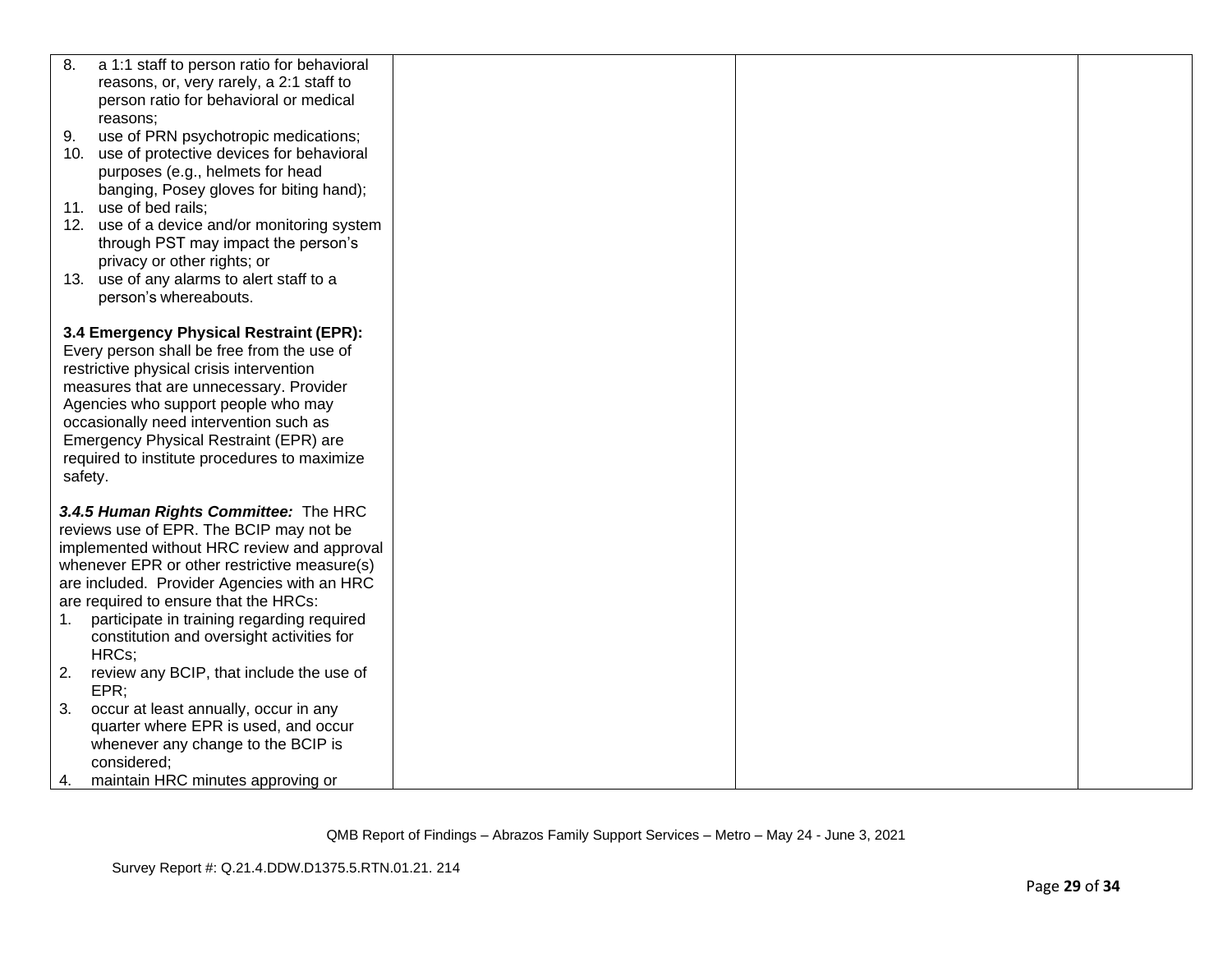| 5. | disallowing the use of EPR as written in a<br>BCIP; and<br>maintain HRC minutes of meetings<br>reviewing the implementation of the BCIP<br>when EPR is used. |  |  |
|----|--------------------------------------------------------------------------------------------------------------------------------------------------------------|--|--|
|    |                                                                                                                                                              |  |  |
|    |                                                                                                                                                              |  |  |
|    |                                                                                                                                                              |  |  |
|    |                                                                                                                                                              |  |  |
|    |                                                                                                                                                              |  |  |
|    |                                                                                                                                                              |  |  |
|    |                                                                                                                                                              |  |  |
|    |                                                                                                                                                              |  |  |
|    |                                                                                                                                                              |  |  |
|    |                                                                                                                                                              |  |  |
|    |                                                                                                                                                              |  |  |
|    |                                                                                                                                                              |  |  |
|    |                                                                                                                                                              |  |  |
|    |                                                                                                                                                              |  |  |
|    |                                                                                                                                                              |  |  |
|    |                                                                                                                                                              |  |  |
|    |                                                                                                                                                              |  |  |
|    |                                                                                                                                                              |  |  |
|    |                                                                                                                                                              |  |  |
|    |                                                                                                                                                              |  |  |
|    |                                                                                                                                                              |  |  |
|    |                                                                                                                                                              |  |  |
|    |                                                                                                                                                              |  |  |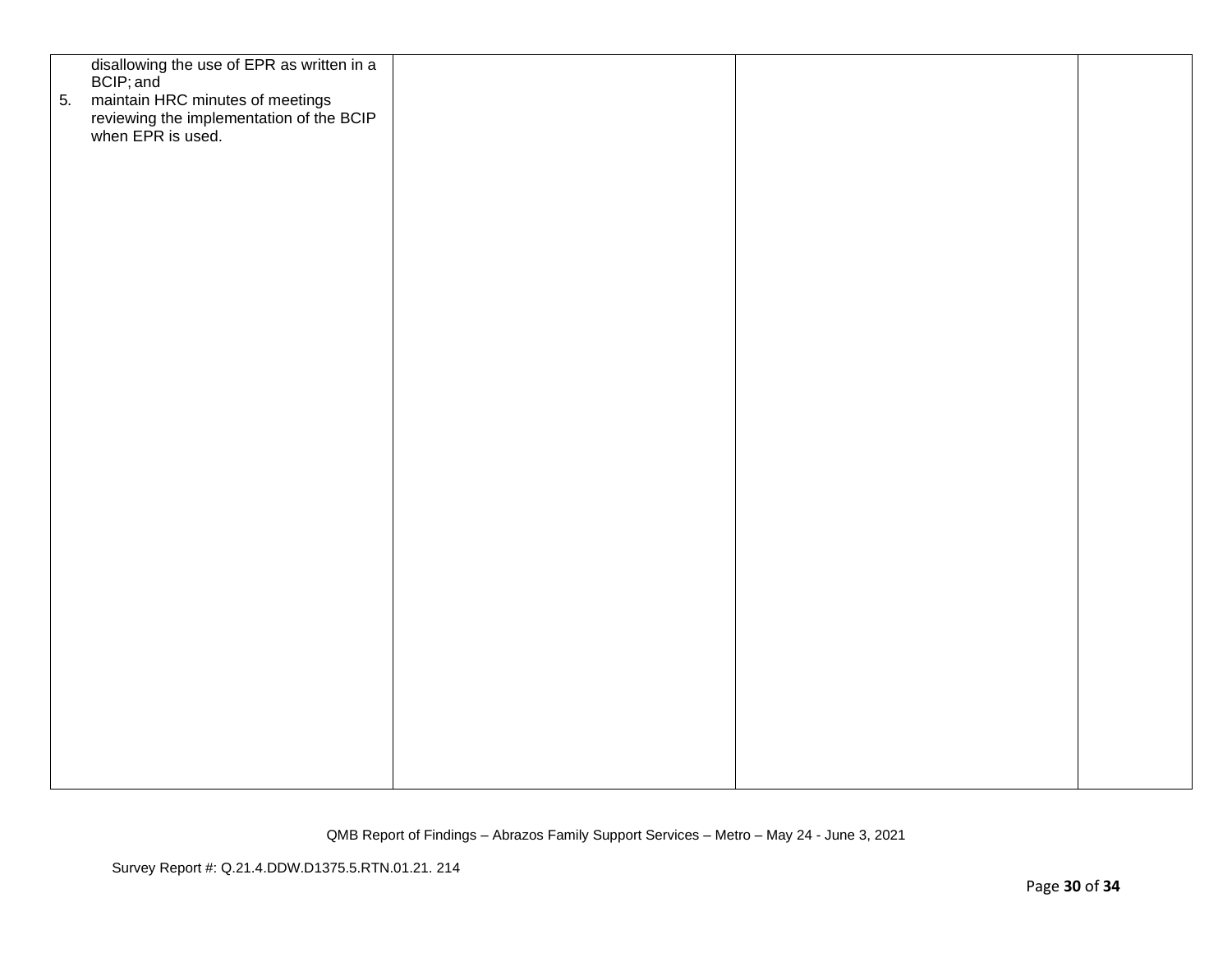| <b>Standard of Care</b>                                     | <b>Deficiencies</b>                                | Agency Plan of Correction, On-going QA/QI<br>and Responsible Party                                                                                    | <b>Completion</b><br><b>Date</b> |
|-------------------------------------------------------------|----------------------------------------------------|-------------------------------------------------------------------------------------------------------------------------------------------------------|----------------------------------|
|                                                             |                                                    | Service Domain: Medicaid Billing/Reimbursement - State financial oversight exists to assure that claims are coded and paid for in accordance with the |                                  |
| reimbursement methodology specified in the approved waiver. |                                                    |                                                                                                                                                       |                                  |
| Tag #1A12 All Services Reimbursement                        | <b>No Deficient Practices Found</b>                |                                                                                                                                                       |                                  |
| Developmental Disabilities (DD) Waiver                      | Based on record review, the Agency                 |                                                                                                                                                       |                                  |
| Service Standards 2/26/2018; Re-Issue:                      | maintained all the records necessary to fully      |                                                                                                                                                       |                                  |
| 12/28/2018; Eff 1/1/2019                                    | disclose the nature, quality, amount and           |                                                                                                                                                       |                                  |
| <b>Chapter 21: Billing Requirements: 21.4</b>               | medical necessity of services furnished to an      |                                                                                                                                                       |                                  |
| <b>Recording Keeping and Documentation</b>                  | eligible recipient who is currently receiving for  |                                                                                                                                                       |                                  |
| <b>Requirements: DD Waiver Provider Agencies</b>            | 4 of 4 individuals.                                |                                                                                                                                                       |                                  |
| must maintain all records necessary to                      |                                                    |                                                                                                                                                       |                                  |
| demonstrate proper provision of services for                | Progress notes and billing records supported       |                                                                                                                                                       |                                  |
| Medicaid billing. At a minimum, Provider                    | billing activities for the month of April 2021 for |                                                                                                                                                       |                                  |
| Agencies must adhere to the following:                      | the following services:                            |                                                                                                                                                       |                                  |
| The level and type of service provided<br>1.                |                                                    |                                                                                                                                                       |                                  |
| must be supported in the ISP and have an                    | • Family Living                                    |                                                                                                                                                       |                                  |
| approved budget prior to service delivery and               |                                                    |                                                                                                                                                       |                                  |
| billing.                                                    |                                                    |                                                                                                                                                       |                                  |
| 2.<br>Comprehensive documentation of direct                 |                                                    |                                                                                                                                                       |                                  |
| service delivery must include, at a minimum:                |                                                    |                                                                                                                                                       |                                  |
| a. the agency name;                                         |                                                    |                                                                                                                                                       |                                  |
| the name of the recipient of the service;<br>b.             |                                                    |                                                                                                                                                       |                                  |
| the location of the service;<br>c.                          |                                                    |                                                                                                                                                       |                                  |
| the date of the service;<br>d.                              |                                                    |                                                                                                                                                       |                                  |
| the type of service;<br>е.                                  |                                                    |                                                                                                                                                       |                                  |
| the start and end times of theservice;<br>f.                |                                                    |                                                                                                                                                       |                                  |
| the signature and title of each staff<br>a.                 |                                                    |                                                                                                                                                       |                                  |
| member who documents their time; and                        |                                                    |                                                                                                                                                       |                                  |
| h. the nature of services.                                  |                                                    |                                                                                                                                                       |                                  |
| 3. A Provider Agency that receives payment for              |                                                    |                                                                                                                                                       |                                  |
| treatment, services, or goods must retain all               |                                                    |                                                                                                                                                       |                                  |
| medical and business records for a period of at             |                                                    |                                                                                                                                                       |                                  |
| least six years from the last payment date, until           |                                                    |                                                                                                                                                       |                                  |
| ongoing audits are settled, or until involvement            |                                                    |                                                                                                                                                       |                                  |
| of the state Attorney General is completed                  |                                                    |                                                                                                                                                       |                                  |
| regarding settlement of any claim, whichever is             |                                                    |                                                                                                                                                       |                                  |
| longer.                                                     |                                                    |                                                                                                                                                       |                                  |
| 4. A Provider Agency that receives payment for              |                                                    |                                                                                                                                                       |                                  |
| treatment, services or goods must retain all                |                                                    |                                                                                                                                                       |                                  |
| medical and business records relating to any of             |                                                    |                                                                                                                                                       |                                  |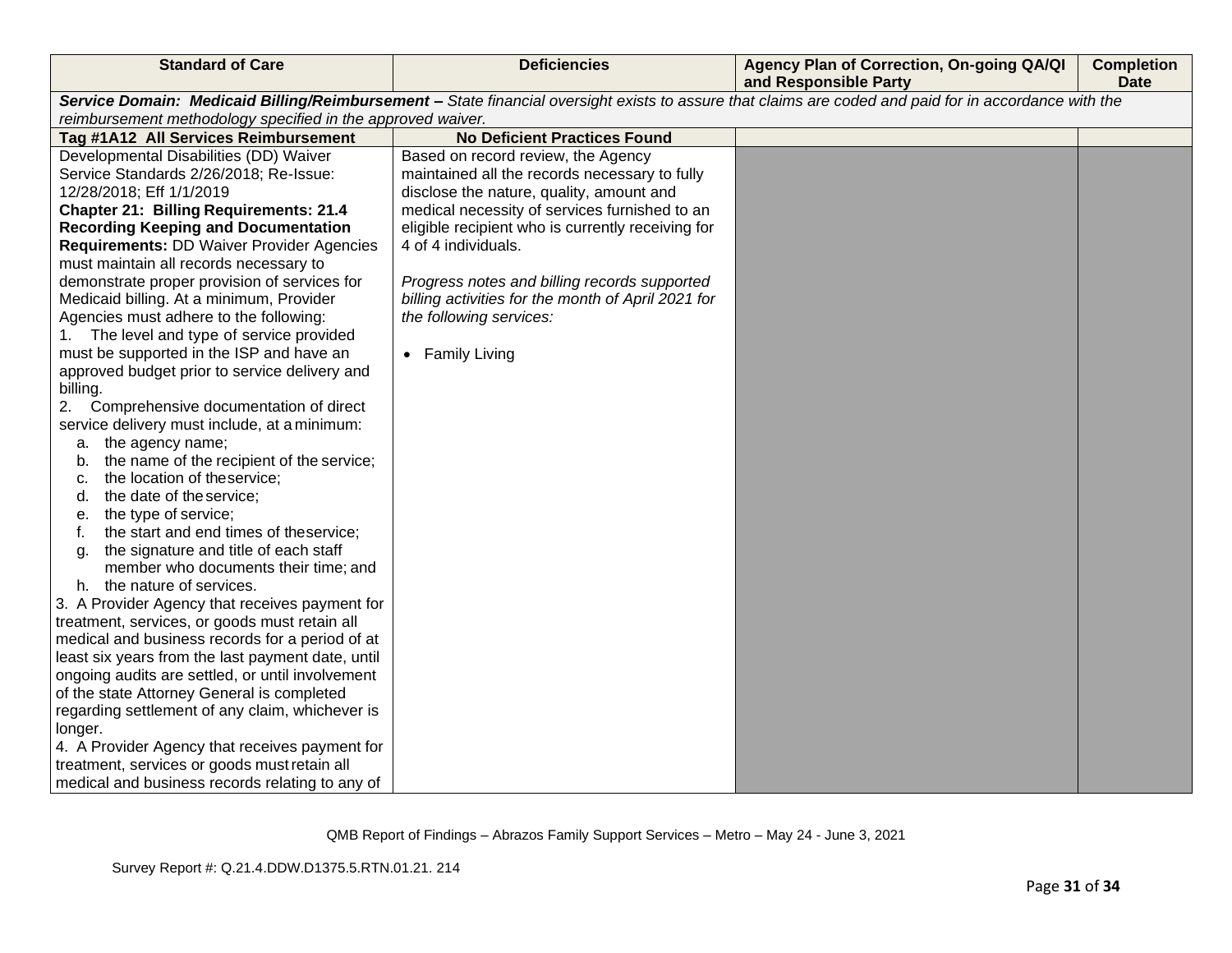| the following for a period of at least six years                                                  |  |  |
|---------------------------------------------------------------------------------------------------|--|--|
| from the payment date:                                                                            |  |  |
| a. treatment or care of any eligible recipient;                                                   |  |  |
| b. services or goods provided to any                                                              |  |  |
| eligible recipient;                                                                               |  |  |
| c. amounts paid by MAD on behalf of any                                                           |  |  |
| eligible recipient; and                                                                           |  |  |
| d. any records required by MAD for the                                                            |  |  |
| administration of Medicaid.                                                                       |  |  |
|                                                                                                   |  |  |
| 21.9 Billable Units: The unit of billing depends                                                  |  |  |
| on the service type. The unit may be a 15-                                                        |  |  |
| minute interval, a daily unit, a monthly unit or a                                                |  |  |
| dollar amount. The unit of billing is identified in<br>the current DD Waiver Rate Table. Provider |  |  |
|                                                                                                   |  |  |
| Agencies must correctly report service units.                                                     |  |  |
| 21.9.1 Requirements for Daily Units: For                                                          |  |  |
| services billed in daily units, Provider Agencies                                                 |  |  |
| must adhere to the following:                                                                     |  |  |
| 1. A day is considered 24 hours from midnight                                                     |  |  |
| to midnight.                                                                                      |  |  |
| 2. If 12 or fewer hours of service are provided,                                                  |  |  |
| then one-half unit shall be billed. A whole unit                                                  |  |  |
| can be billed if more than 12 hours of service is                                                 |  |  |
| provided during a 24-hour period.                                                                 |  |  |
| 3. The maximum allowable billable units                                                           |  |  |
| cannot exceed 340 calendar days per ISP year                                                      |  |  |
| or 170 calendar days per six months.                                                              |  |  |
| 4. When a person transitions from one Provider                                                    |  |  |
| Agency to another during the ISP year, a                                                          |  |  |
| standard formula to calculate the units billed by                                                 |  |  |
| each Provider Agency must be applied as                                                           |  |  |
| follows:                                                                                          |  |  |
| a. The discharging Provider Agency bills the                                                      |  |  |
| number of calendar days that services were                                                        |  |  |
| provided multiplied by .93 (93%).                                                                 |  |  |
| b. The receiving Provider Agency bills the                                                        |  |  |
| remaining days up to 340 for the ISP year.                                                        |  |  |
|                                                                                                   |  |  |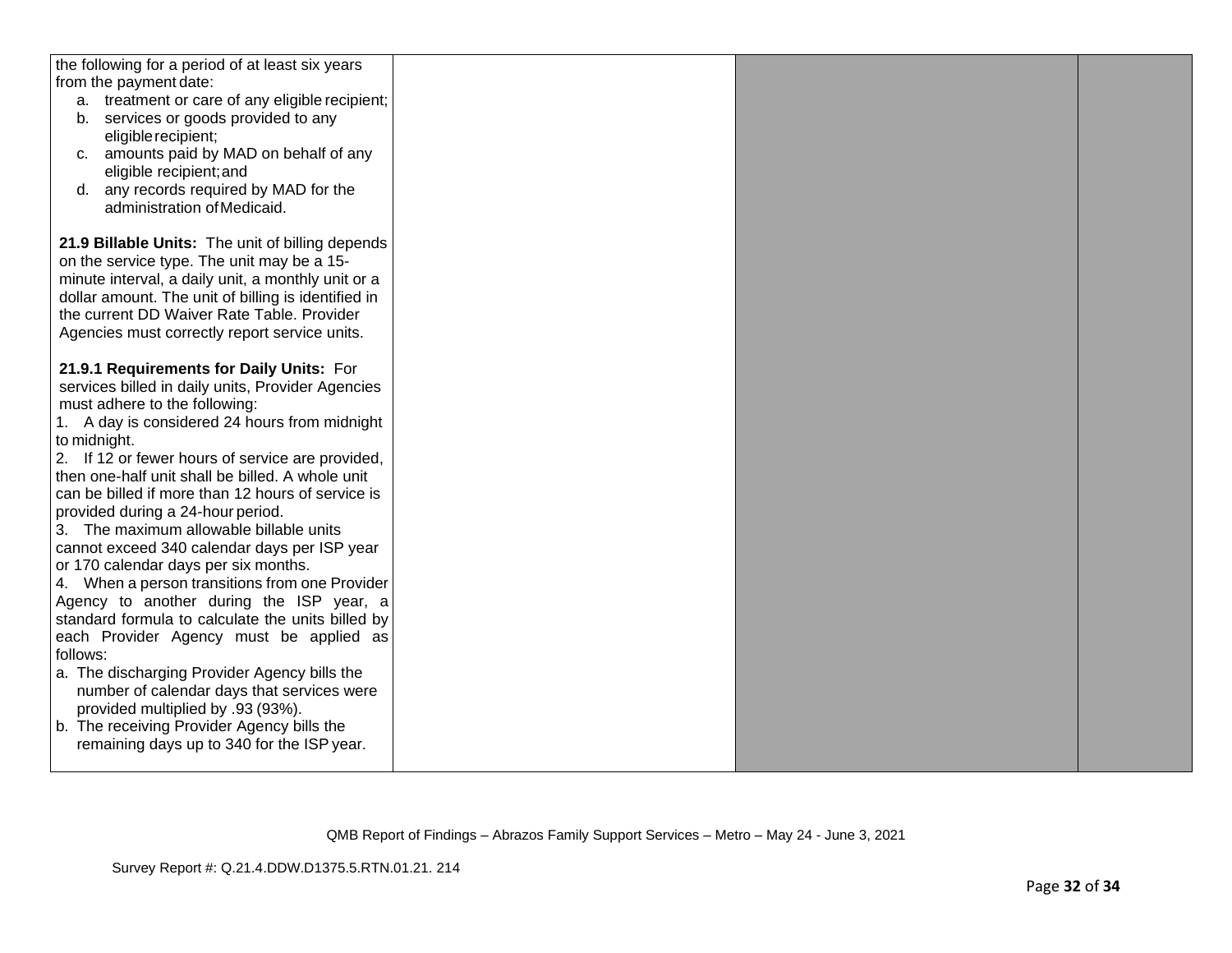| 21.9.2 Requirements for Monthly Units: For        |  |  |
|---------------------------------------------------|--|--|
| services billed in monthly units, a Provider      |  |  |
| Agency must adhere to the following:              |  |  |
|                                                   |  |  |
| 1. A month is considered a period of 30           |  |  |
| calendar days.                                    |  |  |
| 2. At least one hour of face-to-face billable     |  |  |
| services shall be provided during a calendar      |  |  |
| month where any portion of a monthly unit is      |  |  |
| billed.                                           |  |  |
| 3. Monthly units can be prorated by a half unit.  |  |  |
| 4. Agency transfers not occurring at the          |  |  |
| beginning of the 30-day interval are required to  |  |  |
| be coordinated in the middle of the 30-day        |  |  |
| interval so that the discharging and receiving    |  |  |
| agency receive a half unit.                       |  |  |
|                                                   |  |  |
| 21.9.3 Requirements for 15-minute and             |  |  |
| hourly units: For services billed in 15-minute or |  |  |
| hourly intervals, Provider Agencies must adhere   |  |  |
| to the following:                                 |  |  |
| 1. When time spent providing the service is       |  |  |
| not exactly 15 minutes or one hour, Provider      |  |  |
| Agencies are responsible for reporting time       |  |  |
| correctly following NMAC 8.302.2.                 |  |  |
| 2. Services that last in their entirety less than |  |  |
| eight minutes cannot be billed.                   |  |  |
|                                                   |  |  |
| NMAC 8.302.1.17 Effective Date 9-15-08            |  |  |
| <b>Record Keeping and Documentation</b>           |  |  |
| Requirements - A provider must maintain all       |  |  |
| the records necessary to fully disclose the       |  |  |
| nature, quality, amount and medical necessity     |  |  |
| of services furnished to an eligible recipient    |  |  |
| who is currently receiving or who has received    |  |  |
| services in the past.                             |  |  |
| <b>Detail Required in Records - Provider</b>      |  |  |
| Records must be sufficiently detailed to          |  |  |
| substantiate the date, time, eligible recipient   |  |  |
| name, rendering, attending, ordering or           |  |  |
|                                                   |  |  |
| prescribing provider; level and quantity of       |  |  |
| services, length of a session of service billed,  |  |  |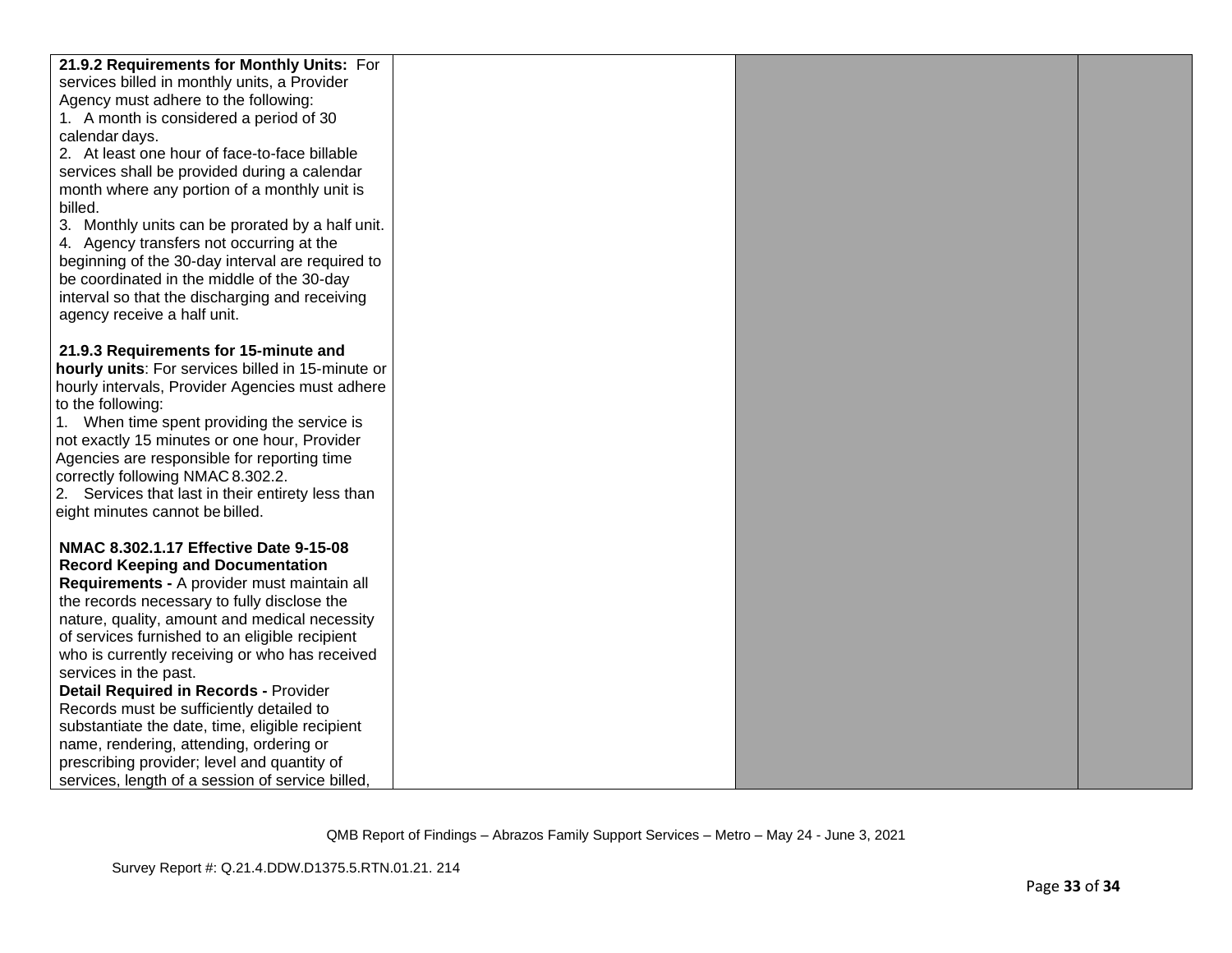| diagnosis and medical necessity of any service<br>Treatment plans or other plans of care must<br>be sufficiently detailed to substantiate the level<br>of need, supervision, and direction and<br>service(s) needed by the eligible recipient.<br><b>Services Billed by Units of Time -</b><br>Services billed on the basis of time units spent<br>with an eligible recipient must be sufficiently<br>detailed to document the actual time spent with<br>the eligible recipient and the services provided<br>during that time unit.<br>Records Retention - A provider who receives<br>payment for treatment, services or goods must<br>retain all medical and business records relating<br>to any of the following for a period of at least six<br>years from the payment date:<br>(1) treatment or care of any eligible recipient<br>(2) services or goods provided to any eligible<br>recipient<br>(3) amounts paid by MAD on behalf of any<br>eligible recipient; and<br>(4) any records required by MAD for the<br>administration of Medicaid. |  |  |  |
|----------------------------------------------------------------------------------------------------------------------------------------------------------------------------------------------------------------------------------------------------------------------------------------------------------------------------------------------------------------------------------------------------------------------------------------------------------------------------------------------------------------------------------------------------------------------------------------------------------------------------------------------------------------------------------------------------------------------------------------------------------------------------------------------------------------------------------------------------------------------------------------------------------------------------------------------------------------------------------------------------------------------------------------------------|--|--|--|
|----------------------------------------------------------------------------------------------------------------------------------------------------------------------------------------------------------------------------------------------------------------------------------------------------------------------------------------------------------------------------------------------------------------------------------------------------------------------------------------------------------------------------------------------------------------------------------------------------------------------------------------------------------------------------------------------------------------------------------------------------------------------------------------------------------------------------------------------------------------------------------------------------------------------------------------------------------------------------------------------------------------------------------------------------|--|--|--|